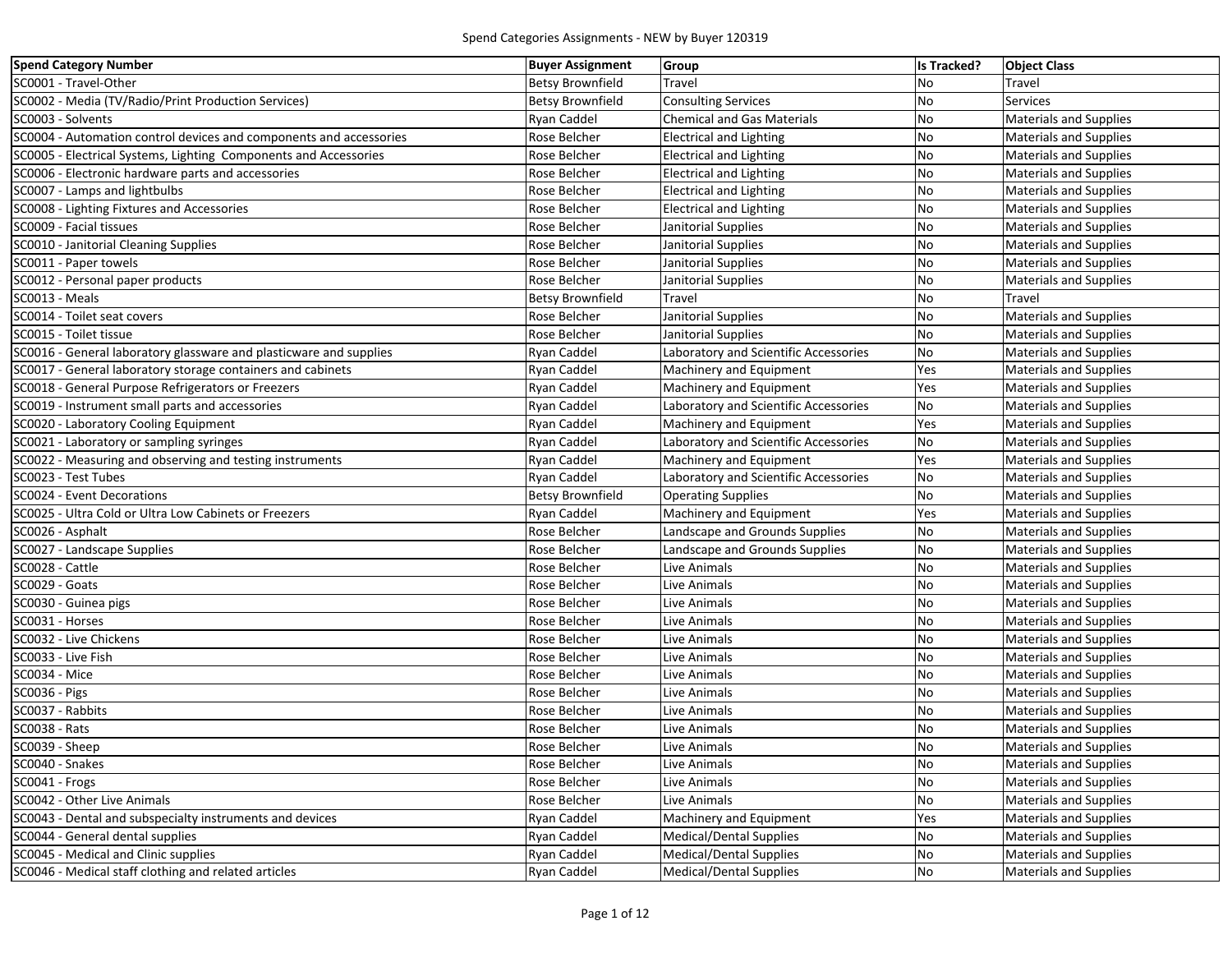| <b>Spend Category Number</b>                               | <b>Buyer Assignment</b> | <b>Group</b>                             | <b>Is Tracked?</b> | <b>Object Class</b>           |
|------------------------------------------------------------|-------------------------|------------------------------------------|--------------------|-------------------------------|
| SC0047 - Patient clothing                                  | <b>Betsy Brownfield</b> | Medical/Dental Supplies                  | No                 | <b>Materials and Supplies</b> |
| SC0048 - Automobile or light truck tires                   | Rose Belcher            | Motor Vehicle Accessories                | No                 | <b>Materials and Supplies</b> |
| SC0049 - Motor Vehicle Components                          | Rose Belcher            | Motor Vehicle Accessories                | No                 | <b>Materials and Supplies</b> |
| SC0050 - Non-automobile tires, tubes                       | Rose Belcher            | <b>Motor Vehicle Accessories</b>         | No                 | <b>Materials and Supplies</b> |
| SC0051 - Fire Prevention Equipment                         | Rose Belcher            | Machinery and Equipment                  | Yes                | <b>Materials and Supplies</b> |
| SC0052 - Firearm supplies                                  | Rose Belcher            | <b>Operating Supplies</b>                | <b>No</b>          | <b>Materials and Supplies</b> |
| SC0053 - Firearms                                          | Rose Belcher            | Firearms                                 | Yes                | <b>Materials and Supplies</b> |
| SC0054 - Personal safety and protection (PPE)              | Rose Belcher            | <b>Operating Supplies</b>                | No                 | <b>Materials and Supplies</b> |
| SC0055 - Pcard and NSHE Expense Reimbursement Clearing     | Ryan Caddel             | <b>Other Operating Expenses</b>          | No                 | Services                      |
| SC0056 - Safety control devices                            | Ryan Caddel             | <b>Operating Supplies</b>                | No                 | <b>Materials and Supplies</b> |
| SC0057 - Safety Equipment                                  | Rose Belcher            | Machinery and Equipment                  | Yes                | <b>Materials and Supplies</b> |
| SC0058 - Security Equipment                                | Rose Belcher            | Machinery and Equipment                  | Yes                | <b>Materials and Supplies</b> |
| SC0059 - Agricultural Supplies                             | Rose Belcher            | <b>Operating Supplies</b>                | No                 | <b>Materials and Supplies</b> |
| SC0060 - Antifreeze                                        | Rose Belcher            | Motor Vehicle Accessories                | <b>No</b>          | <b>Materials and Supplies</b> |
| SC0061 - Audio Visual Supplies                             | Gary Livedalen          | <b>Operating Supplies</b>                | <b>No</b>          | <b>Materials and Supplies</b> |
| SC0062 - Batteries and cells and accessories               | Rose Belcher            | <b>Operating Supplies</b>                | No                 | <b>Materials and Supplies</b> |
| SC0063 - Building and Construction Supplies                | Rose Belcher            | <b>Operating Supplies</b>                | <b>No</b>          | <b>Materials and Supplies</b> |
| SC0064 - Computer Supplies And Peripherals                 | Rose Belcher            | <b>Computer Supplies And Peripherals</b> | <b>No</b>          | <b>Materials and Supplies</b> |
| SC0065 - Dental Equipment                                  | <b>Ryan Caddel</b>      | Machinery and Equipment                  | Yes                | <b>Materials and Supplies</b> |
| SC0067 - Drugs and Pharmaceutical Products                 | Ryan Caddel             | <b>Medical/Dental Supplies</b>           | <b>No</b>          | <b>Materials and Supplies</b> |
| SC0068 - Food Service Supplies                             | <b>Betsy Brownfield</b> | <b>Operating Supplies</b>                | <b>No</b>          | <b>Materials and Supplies</b> |
| SC0069 - General Purpose Lubricants                        | Rose Belcher            | <b>Operating Supplies</b>                | No                 | <b>Materials and Supplies</b> |
| SC0070 - Heating and Air Filters                           | Rose Belcher            | <b>Facility Supplies</b>                 | <b>No</b>          | <b>Materials and Supplies</b> |
| SC0071 - Heating and Ventilation Components                | Rose Belcher            | <b>Facility Supplies</b>                 | No                 | <b>Materials and Supplies</b> |
| SC0072 - Network Supplies                                  | Gary Livedalen          | <b>Computer Supplies And Peripherals</b> | No                 | <b>Materials and Supplies</b> |
| SC0074 - Other Operating Supplies                          | Sarah Binger-Grosjean   | <b>Operating Supplies</b>                | No                 | <b>Materials and Supplies</b> |
| SC0075 - Packaging Materials                               | Rose Belcher            | <b>Operating Supplies</b>                | No                 | <b>Materials and Supplies</b> |
| SC0076 - Plant Material-Live, Cut, Dried                   | Ryan Caddel             | Laboratory and Scientific Accessories    | <b>No</b>          | <b>Materials and Supplies</b> |
| SC0078 - Plumbing fittings and supplies                    | Rose Belcher            | <b>Facility Supplies</b>                 | No                 | <b>Materials and Supplies</b> |
| SC0079 - Power generators                                  | Rose Belcher            | Machinery and Equipment                  | Yes                | <b>Materials and Supplies</b> |
| SC0080 - Safety Supplies                                   | Rose Belcher            | <b>Operating Supplies</b>                | <b>No</b>          | <b>Materials and Supplies</b> |
| SC0081 - Signage and accessories                           | Rose Belcher            | <b>Facility Supplies</b>                 | <b>No</b>          | <b>Materials and Supplies</b> |
| SC0082 - Small/Hand Tools                                  | Rose Belcher            | <b>Facility Supplies</b>                 | No                 | <b>Materials and Supplies</b> |
| SC0083 - Sports and Recreational Supplies                  | Sarah Binger-Grosjean   | <b>Operating Supplies</b>                | No                 | Materials and Supplies        |
| SC0085 - Uniforms, Work Apparel                            | <b>Betsy Brownfield</b> | <b>Operating Supplies</b>                | No                 | <b>Materials and Supplies</b> |
| SC0086 - Veterinary Supplies                               | Ryan Caddel             | Animal Care                              | <b>No</b>          | <b>Materials and Supplies</b> |
| SC0087 - Cell Phone Service                                | Gary Livedalen          | <b>Operating Services</b>                | <b>No</b>          | <b>Services</b>               |
| SC0089 - Cell Phones                                       | Gary Livedalen          | <b>Telecommunication Equipment</b>       | Yes                | <b>Materials and Supplies</b> |
| SC0090 - Network Voice, Videoconference and Email Services | Gary Livedalen          | <b>Telecommunication Services</b>        | No                 | Services                      |
| SC0091 - Local Phone Service                               | Gary Livedalen          | <b>Operating Services</b>                | No                 | Services                      |
| SC0092 - Long distance phone service                       | Gary Livedalen          | <b>Operating Services</b>                | No                 | Services                      |
| SC0093 - Radios                                            | Gary Livedalen          | <b>Telecommunication Equipment</b>       | Yes                | <b>Materials and Supplies</b> |
| SC0094 - Telecommunication Service Fees                    | Gary Livedalen          | <b>Telecommunication Services</b>        | No                 | <b>Services</b>               |
| SC0095 - Telephone Service Fees                            | Gary Livedalen          | <b>Operating Services</b>                | No                 | <b>Services</b>               |
| SC0096 - Telephone Equipment                               | Gary Livedalen          | <b>Telecommunication Equipment</b>       | Yes                | Materials and Supplies        |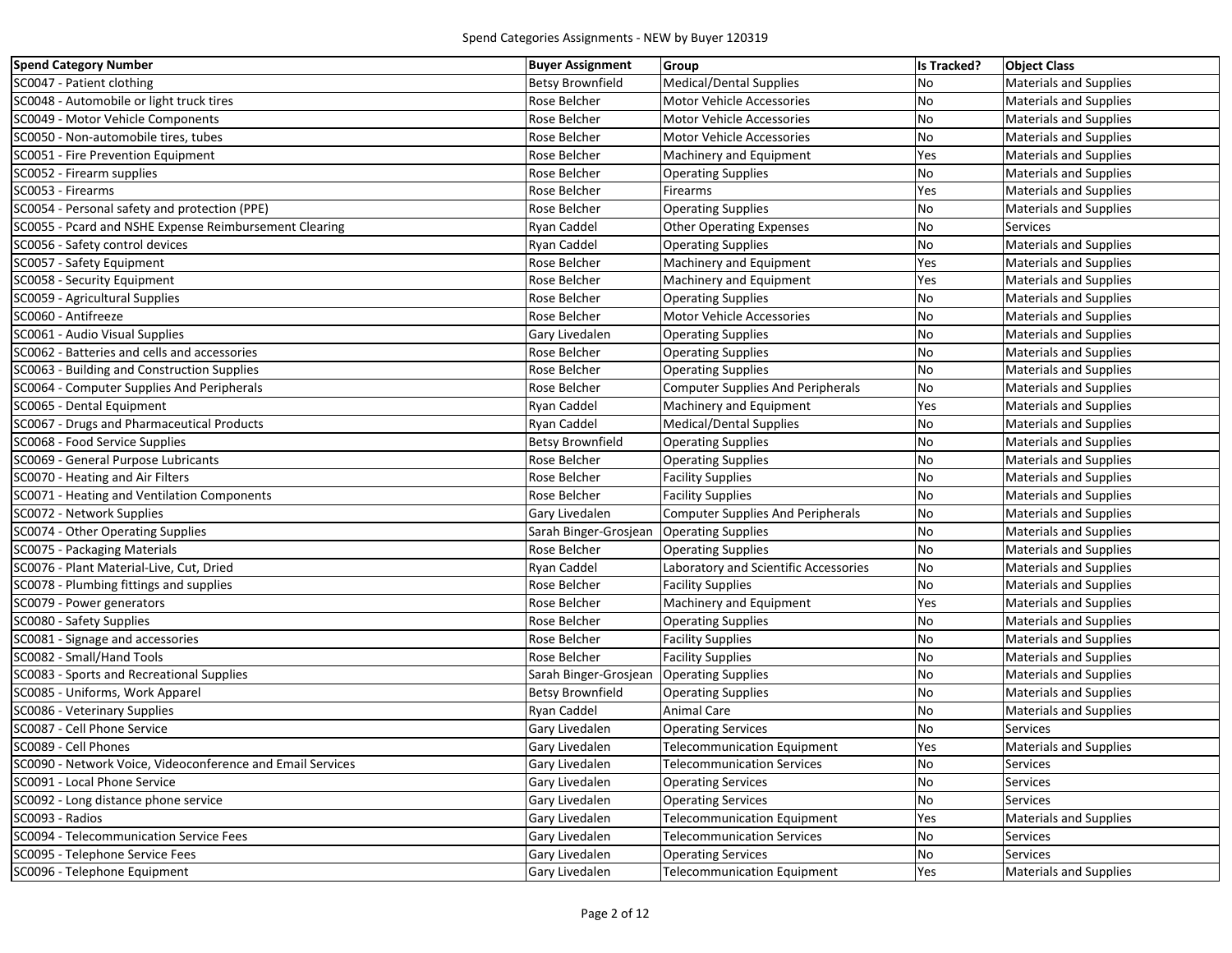| <b>Spend Category Number</b>                                       | <b>Buyer Assignment</b>                | <b>Group</b>                                  | <b>Is Tracked?</b> | <b>Object Class</b>           |
|--------------------------------------------------------------------|----------------------------------------|-----------------------------------------------|--------------------|-------------------------------|
| SC0097 - Television Services                                       | <b>Gary Livedalen</b>                  | <b>Telecommunication Services</b>             | No                 | Services                      |
| SC0098 - Building maintenance and repair services                  | Sarah Binger-Grosjean                  | <b>Operating Services</b>                     | <b>No</b>          | Services                      |
| SC0100 - Computer hardware maintenance agreement                   | Gary Livedalen                         | Maintenance and Repair Agreements             | No                 | Services                      |
| SC0101 - Computer Hardware Repair Services                         | Gary Livedalen                         | <b>Computer and Information Services</b>      | No                 | <b>Services</b>               |
| SC0102 - Equipment Maintenance contract                            | Gary Livedalen                         | Maintenance and Repair Agreements             | No                 | Services                      |
| SC0103 - Printer Maintenance and Repair agreement                  | <b>Gary Livedalen</b>                  | Maintenance and Repair Agreements             | No                 | Services                      |
| SC0104 - Vehicle Maintenance and Repair Services                   | Rose Belcher                           | <b>Operating Services</b>                     | No                 | Services                      |
| SC0105 - Computer Software & Hardware Maintenance Agreement        | Rose Belcher                           | Maintenance and Repair Agreements             | <b>No</b>          | Services                      |
| SC0107 - Equipment Rental-Short Term                               | Rose Belcher                           | Lease and Rental                              | No                 | Services                      |
| SC0108 - Facility Rental-Short Term                                | <b>Betsy Brownfield</b>                | Lease and Rental                              | <b>No</b>          | Rentals - Off-Site Facilities |
| SC0109 - Land Lease                                                | <b>Betsy Brownfield</b>                | Lease and Rental                              | <b>No</b>          | Services                      |
| SC0112 - Lease Commissions                                         | <b>Betsy Brownfield</b>                | Lease and Rental                              | No                 | Services                      |
| SC0113 - Meeting, Work Room Rental                                 | <b>Betsy Brownfield</b>                | Lease and Rental                              | <b>No</b>          | Services                      |
| SC0114 - Vehicle Rental, non-travel                                | Rose Belcher                           | <b>Lease and Rental</b>                       | <b>No</b>          | Services                      |
| SC0115 - Agricultural, forestry, landscape Machinery and equipment | Rose Belcher                           | Machinery and Equipment                       | Yes                | <b>Materials and Supplies</b> |
| SC0116 - Audio Visual Equipment                                    | Gary Livedalen                         | Office Equipment                              | Yes                | <b>Materials and Supplies</b> |
| SC0117 - Bicycles                                                  | Rose Belcher                           | Machinery and Equipment                       | Yes                | <b>Materials and Supplies</b> |
| SC0118 - Building and Construction Machinery and Accessories       | Sarah Binger-Grosjean                  | Machinery and Equipment                       | Yes                | <b>Materials and Supplies</b> |
| SC0119 - Computer Server                                           | Rose Belcher                           | Computer Equipment/SE                         | Yes                | <b>Materials and Supplies</b> |
| SC0121 - Copier/Reproduction Equipment                             | Ryan Caddel                            | Office Equipment                              | Yes                | <b>Materials and Supplies</b> |
| SC0122 - Building Lease                                            | <b>Betsy Brownfield</b>                | Lease and Rental                              | No                 | Rentals - Off-Site Facilities |
| SC0123 - Digital Media Equipment                                   | Gary Livedalen                         | Office Equipment                              | Yes                | <b>Materials and Supplies</b> |
| SC0124 - Equipment Fabrication                                     | <b>Ryan Caddel</b>                     | Capital Accounting                            | <b>No</b>          |                               |
| SC0125 - Equipment Lease                                           | Sarah Binger-Grosjean Lease and Rental |                                               | No                 | Services                      |
| SC0126 - Fixturing and test equipment                              |                                        | Sarah Binger-Grosjean Machinery and Equipment | Yes                | <b>Materials and Supplies</b> |
| SC0127 - Food preparation Machinery                                | <b>Betsy Brownfield</b>                | Machinery and Equipment                       | Yes                | <b>Materials and Supplies</b> |
| SC0128 - Food Service Equipment                                    | <b>Betsy Brownfield</b>                | Machinery and Equipment                       | Yes                | <b>Materials and Supplies</b> |
| SC0129 - Golf Carts/Gators/ATV                                     | Rose Belcher                           | <b>Transportation Vehicles</b>                | Yes                | <b>Materials and Supplies</b> |
| SC0130 - Graphic Equipment                                         | Gary Livedalen                         | Office Equipment                              | Yes                | <b>Materials and Supplies</b> |
| SC0132 - Hydraulic systems and components                          | Sarah Binger-Grosjean                  | Machinery and Equipment                       | Yes                | <b>Materials and Supplies</b> |
| SC0134 - Industrial food and beverage equipment                    | <b>Ryan Caddel</b>                     | Machinery and Equipment                       | Yes                | <b>Materials and Supplies</b> |
| SC0135 - Janitorial Equipment                                      | Sarah Binger-Grosjean                  | Machinery and Equipment                       | Yes                | <b>Materials and Supplies</b> |
| SC0136 - Laboratory and scientific equipment                       | Ryan Caddel                            | Machinery and Equipment                       | Yes                | <b>Materials and Supplies</b> |
| SC0137 - Lathes and turning centers                                | Ryan Caddel                            | Machinery and Equipment                       | Yes                | <b>Materials and Supplies</b> |
| SC0138 - Medical Equipment                                         | Ryan Caddel                            | Machinery and Equipment                       | Yes                | <b>Materials and Supplies</b> |
| SC0140 - Miscellaneous Equipment                                   | Sarah Binger-Grosjean                  | Machinery and Equipment                       | Yes                | <b>Materials and Supplies</b> |
| SC0141 - Motor Vehicles                                            | Rose Belcher                           | <b>Transportation Vehicles</b>                | Yes                | <b>Materials and Supplies</b> |
| SC0142 - Network Equipment                                         | <b>Gary Livedalen</b>                  | Computer Equipment - Other                    | Yes                | <b>Materials and Supplies</b> |
| SC0143 - Office Equipment                                          | Rose Belcher                           | Office Equipment                              | Yes                | <b>Materials and Supplies</b> |
| SC0145 - Photographic Equipment                                    | Rose Belcher                           | Office Equipment                              | Yes                | <b>Materials and Supplies</b> |
| SC0146 - Printers                                                  | Gary Livedalen                         | Computer Equipment - Other                    | Yes                | <b>Materials and Supplies</b> |
| SC0147 - Seismic equipment                                         | Ryan Caddel                            | Machinery and Equipment                       | Yes                | <b>Materials and Supplies</b> |
| SC0148 - Sports and Recreational equipment                         | Sarah Binger-Grosjean                  | Machinery and Equipment                       | Yes                | <b>Materials and Supplies</b> |
| SC0149 - Veterinary Equipment                                      | <b>Ryan Caddel</b>                     | Machinery and Equipment                       | Yes                | <b>Materials and Supplies</b> |
| SC0150 - Warehousing Equipment                                     | Sarah Binger-Grosjean                  | Machinery and Equipment                       | Yes                | <b>Materials and Supplies</b> |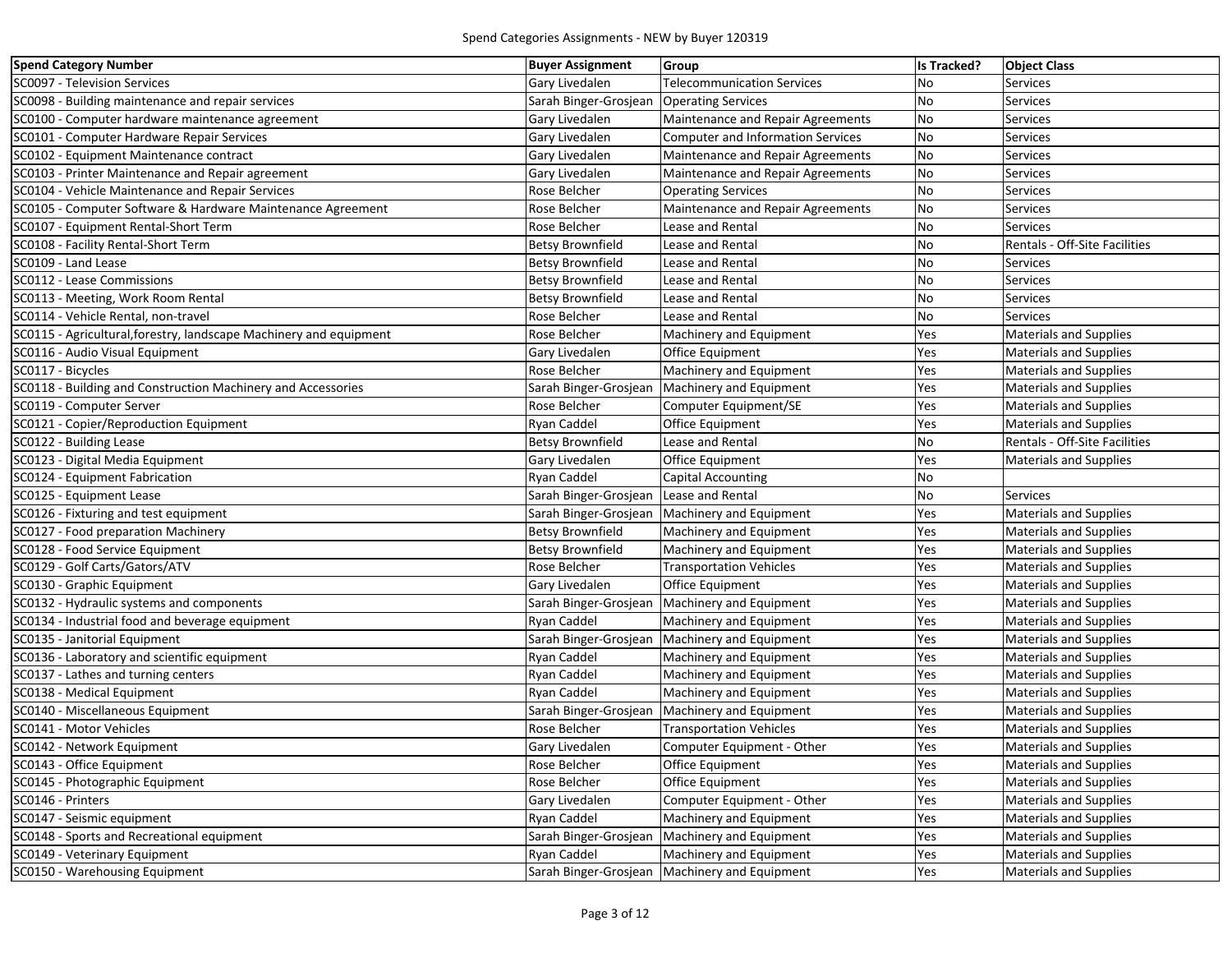| <b>Spend Category Number</b>                                    | <b>Buyer Assignment</b> | Group                                                     | <b>Is Tracked?</b> | <b>Object Class</b>           |
|-----------------------------------------------------------------|-------------------------|-----------------------------------------------------------|--------------------|-------------------------------|
| SC0151 - Welding and soldering and brazing Equipment            | Sarah Binger-Grosjean   | Machinery and Equipment                                   | Yes                | <b>Materials and Supplies</b> |
| SC0152 - Clinical Furnishings                                   | Ryan Caddel             | <b>Furniture and Furnishings</b>                          | Yes                | <b>Materials and Supplies</b> |
| SC0153 - Housing Furnishings                                    |                         | Sarah Binger-Grosjean Furniture and Furnishings           | Yes                | <b>Materials and Supplies</b> |
| SC0154 - Housing Furniture                                      |                         | Sarah Binger-Grosjean Furniture and Furnishings           | Yes                | <b>Materials and Supplies</b> |
| SC0156 - Instructional Furniture                                |                         | Sarah Binger-Grosjean Furniture and Furnishings           | Yes                | <b>Materials and Supplies</b> |
| SC0157 - Lab Furnishings                                        | Ryan Caddel             | Furniture and Furnishings                                 | Yes                | <b>Materials and Supplies</b> |
| SC0158 - Office Furniture                                       |                         | Sarah Binger-Grosjean Furniture and Furnishings           | Yes                | Materials and Supplies        |
| SC0159 - Geostationary satellites                               | Ryan Caddel             | <b>Satellites</b>                                         | Yes                | <b>Materials and Supplies</b> |
| SC0160 - Navigation satellites                                  | Ryan Caddel             | <b>Satellites</b>                                         | Yes                | <b>Materials and Supplies</b> |
| SC0161 - Scientific or research satellites                      | Ryan Caddel             | Satellites                                                | Yes                | <b>Materials and Supplies</b> |
| SC0162 - Weather satellites                                     | Ryan Caddel             | <b>Satellites</b>                                         | Yes                | <b>Materials and Supplies</b> |
| SC0163 - Building Improvements                                  | Sarah Binger-Grosjean   | <b>Buildings and Building Improvements</b>                | Yes                |                               |
| SC0164 - Art and Collectibles                                   | <b>Betsy Brownfield</b> | <b>Other Assets</b>                                       | Yes                |                               |
| SC0165 - Computer Software - One Time/Perpetual                 | Gary Livedalen          | Computer Software                                         | Yes                | <b>Materials and Supplies</b> |
| SC0167 - Intangibles, Depreciable, non Software                 | Gary Livedalen          | <b>Other Assets</b>                                       | Yes                |                               |
| SC0168 - Land Easements                                         | <b>Betsy Brownfield</b> | Land                                                      | Yes                |                               |
| SC0169 - Land Improvements                                      | Sarah Binger-Grosjean   | Land                                                      | Yes                |                               |
| SC0170 - Land Parcels                                           | <b>Betsy Brownfield</b> | Land                                                      | Yes                |                               |
| SC0171 - Permanent buildings and structures                     |                         | Sarah Binger-Grosjean Buildings and Building Improvements | Yes                |                               |
| SC0172 - Portable buildings and structures                      |                         | Sarah Binger-Grosjean Buildings and Building Improvements | Yes                |                               |
| SC0173 - Prefabricated buildings and structures                 |                         | Sarah Binger-Grosjean Buildings and Building Improvements | Yes                |                               |
| SC0174 - Water Rights                                           | Gary Livedalen          | <b>Other Assets</b>                                       | Yes                |                               |
| SC0175 - Courier and Delivery Services                          | Rose Belcher            | Freight and Delivery                                      | No                 | Services                      |
| SC0176 - Freight and Handling, Inbound                          | Rose Belcher            | Freight and Delivery                                      | No                 | Services                      |
| SC0178 - Freight and Handling, Outbound                         | Rose Belcher            | Freight and Delivery                                      | No                 | Services                      |
| SC0179 - Mailing Services                                       | Rose Belcher            | Freight and Delivery                                      | No                 | Services                      |
| SC0180 - Postage                                                | Rose Belcher            | Freight and Delivery                                      | <b>No</b>          | <b>Services</b>               |
| SC0181 - Alcoholic beverages                                    | <b>Betsy Brownfield</b> | Food and Beverages                                        | No                 | <b>Materials and Supplies</b> |
| SC0182 - Bottled Water/Ice                                      | <b>Betsy Brownfield</b> | Food and Beverages                                        | No                 | <b>Materials and Supplies</b> |
| <b>SC0183 - Food</b>                                            | <b>Betsy Brownfield</b> | Food and Beverages                                        | <b>No</b>          | <b>Materials and Supplies</b> |
| SC0184 - Non-alcoholic beverages                                | <b>Betsy Brownfield</b> | Food and Beverages                                        | No                 | <b>Materials and Supplies</b> |
| SC0185 - Training Table                                         | <b>Betsy Brownfield</b> | <b>Food and Beverages</b>                                 | No                 | <b>Materials and Supplies</b> |
| SC0186 - Dues and Memberships, Individual                       | <b>Betsy Brownfield</b> | Professional Develop - Services                           | <b>No</b>          | Services                      |
| SC0187 - Dues and Memberships, Institution                      | <b>Betsy Brownfield</b> | Professional Develop - Services                           | No                 | Services                      |
| SC0189 - Professional License                                   | <b>Betsy Brownfield</b> | Professional Develop - Services                           | No                 | Services                      |
| SC0190 - Registration Fees-Conferences                          | <b>Betsy Brownfield</b> | Professional Develop - Services                           | No                 | Services                      |
| SC0191 - Registration Fees-Training                             | <b>Betsy Brownfield</b> | Professional Develop - Services                           | No                 | Services                      |
| SC0192 - Textbook Reimbursement                                 | Ryan Caddel             | Professional Development - Materials                      | No                 | <b>Materials and Supplies</b> |
| SC0193 - Training Materials                                     | <b>Betsy Brownfield</b> | Professional Development - Materials                      | No                 | <b>Materials and Supplies</b> |
| SC0194 - Books                                                  | Ryan Caddel             | Printed and Electronic Reference Materials                | No                 | <b>Materials and Supplies</b> |
| SC0195 - Periodicals                                            | Ryan Caddel             | Printed and Electronic Reference Materials                | No                 | <b>Materials and Supplies</b> |
| SC0196 - Advertising                                            | <b>Betsy Brownfield</b> | <b>Promotional Services</b>                               | No                 | Services                      |
| SC0197 - Awards, Trophies and Certificates                      | <b>Betsy Brownfield</b> | <b>Promotional Services</b>                               | No                 | <b>Services</b>               |
| SC0198 - Commercial sports tickets                              | <b>Betsy Brownfield</b> | <b>Promotional Goods</b>                                  | No                 | <b>Materials and Supplies</b> |
| SC0200 - Entertainment sites-museum, fair, amusement park, club | <b>Betsy Brownfield</b> | <b>Promotional Services</b>                               | No                 | <b>Services</b>               |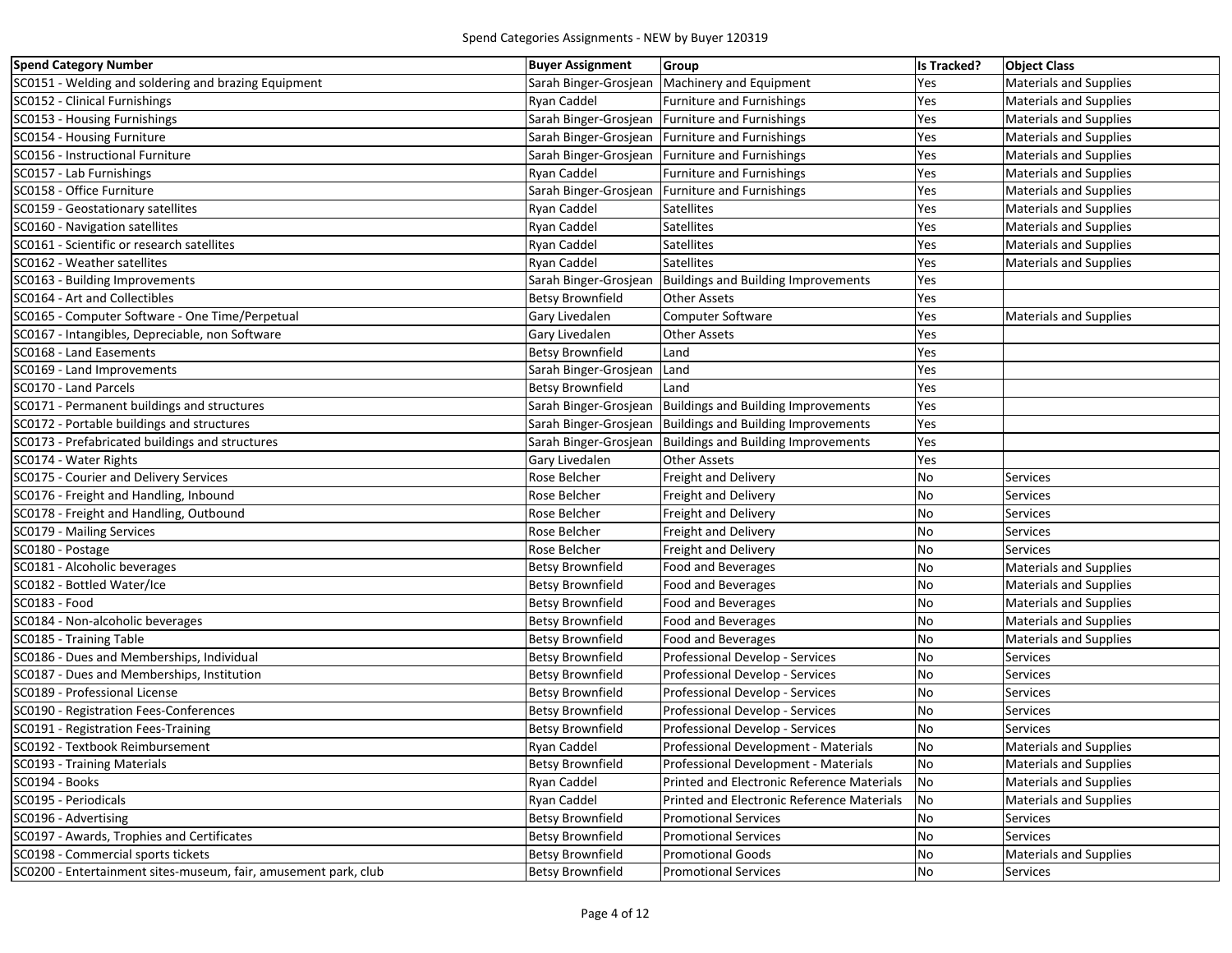| <b>Spend Category Number</b>                                       | <b>Buyer Assignment</b> | Group                       | <b>Is Tracked?</b> | <b>Object Class</b>           |
|--------------------------------------------------------------------|-------------------------|-----------------------------|--------------------|-------------------------------|
| SC0201 - Event Talent or entertainment                             | <b>Betsy Brownfield</b> | <b>Promotional Services</b> | No                 | Services                      |
| SC0202 - Game Guarantees                                           | Sarah Binger-Grosjean   | <b>Promotional Goods</b>    | No                 | <b>Materials and Supplies</b> |
| SC0203 - ICA Sporting Event Tickets                                | <b>Betsy Brownfield</b> | <b>Promotional Services</b> | <b>No</b>          | Services                      |
| SC0204 - Marketing Services                                        | <b>Betsy Brownfield</b> | <b>Promotional Services</b> | No                 | Services                      |
| SC0205 - Performing Arts                                           | <b>Betsy Brownfield</b> | <b>Promotional Services</b> | <b>No</b>          | <b>Services</b>               |
| SC0206 - Prizes and Gifts                                          | <b>Betsy Brownfield</b> | <b>Promotional Goods</b>    | <b>No</b>          | <b>Materials and Supplies</b> |
| SC0207 - Sponsorships                                              | <b>Betsy Brownfield</b> | <b>Promotional Services</b> | <b>No</b>          | Services                      |
| SC0208 - Libr-Digests                                              | Ryan Caddel             | Library Acquisitions        | <b>No</b>          | <b>Materials and Supplies</b> |
| SC0209 - Libr-Streaming Video Lease                                | Ryan Caddel             | Library Acquisitions        | <b>No</b>          | <b>Materials and Supplies</b> |
| SC0211 - Libr-Document Delivery Service/ILL (Resource Sharing)     | Ryan Caddel             | Library Acquisitions        | <b>No</b>          | <b>Materials and Supplies</b> |
| SC0212 - Libr-Cataloging                                           | <b>Ryan Caddel</b>      | Library Acquisitions        | No                 | <b>Materials and Supplies</b> |
| SC0213 - Libr-Codes                                                | Ryan Caddel             | Library Acquisitions        | <b>No</b>          | <b>Materials and Supplies</b> |
| SC0214 - Libr-Collection Expenses                                  | Ryan Caddel             | Library Acquisitions        | <b>No</b>          | <b>Materials and Supplies</b> |
| SC0215 - Libr-Continuations                                        | <b>Ryan Caddel</b>      | <b>Library Acquisitions</b> | <b>No</b>          | <b>Materials and Supplies</b> |
| SC0216 - Libr-Binding Costs                                        | <b>Ryan Caddel</b>      | <b>Library Acquisitions</b> | <b>No</b>          | <b>Materials and Supplies</b> |
| SC0217 - Libr-Streaming Video DDA                                  | Ryan Caddel             | <b>Library Acquisitions</b> | No                 | <b>Materials and Supplies</b> |
| SC0218 - Libr-Doc Providers & Copyright Fees                       | Ryan Caddel             | <b>Library Acquisitions</b> | <b>No</b>          | <b>Materials and Supplies</b> |
| SC0219 - Libr-Thomson West Law Library                             | Ryan Caddel             | <b>Library Acquisitions</b> | <b>No</b>          | <b>Materials and Supplies</b> |
| SC0220 - Libr-Ebook-Perpetual Access                               | Ryan Caddel             | Library Acquisitions        | <b>No</b>          | <b>Materials and Supplies</b> |
| SC0222 - Libr-Ebook-Patron-Driven Acquisiton                       | Ryan Caddel             | Library Acquisitions        | <b>No</b>          | <b>Materials and Supplies</b> |
| SC0223 - Libr-Ebook Packages (One-time Purchases)                  | Ryan Caddel             | Library Acquisitions        | <b>No</b>          | <b>Materials and Supplies</b> |
| SC0224 - Libr-Ebook-Subscr Not Owned                               | Ryan Caddel             | Library Acquisitions        | <b>No</b>          | <b>Materials and Supplies</b> |
| SC0225 - Libr-Ebook-Subscr Owned                                   | Ryan Caddel             | Library Acquisitions        | <b>No</b>          | <b>Materials and Supplies</b> |
| SC0226 - Libr-E-Database & Reference Resourc                       | Ryan Caddel             | <b>Library Acquisitions</b> | <b>No</b>          | <b>Materials and Supplies</b> |
| SC0227 - Libr-Elect Resrcs-Perpetual Access                        | Ryan Caddel             | <b>Library Acquisitions</b> | <b>No</b>          | <b>Materials and Supplies</b> |
| SC0228 - Libr-Elect Resrcs-Subscr Not Owned                        | <b>Ryan Caddel</b>      | <b>Library Acquisitions</b> | No                 | <b>Materials and Supplies</b> |
| SC0229 - Libr-Elect Resrcs-Subscr Owned                            | <b>Ryan Caddel</b>      | <b>Library Acquisitions</b> | No                 | <b>Materials and Supplies</b> |
| SC0230 - Libr-Ebook Databases (Subscription, not owned)            | Ryan Caddel             | <b>Library Acquisitions</b> | <b>No</b>          | <b>Materials and Supplies</b> |
| SC0231 - Libr-eSerials Packages (Subscription, not owned)          | <b>Ryan Caddel</b>      | <b>Library Acquisitions</b> | No                 | <b>Materials and Supplies</b> |
| SC0233 - Libr-eResources - Instructional                           | <b>Ryan Caddel</b>      | <b>Library Acquisitions</b> | <b>No</b>          | <b>Materials and Supplies</b> |
| SC0234 - Libr-E-Resource Access Fees                               | Ryan Caddel             | Library Acquisitions        | <b>No</b>          | Materials and Supplies        |
| SC0235 - Libr-E-Resource E-Bk Content Update                       | Ryan Caddel             | Library Acquisitions        | <b>No</b>          | <b>Materials and Supplies</b> |
| SC0236 - Libr-System Enhancements                                  | <b>Ryan Caddel</b>      | Library Acquisitions        | <b>No</b>          | <b>Materials and Supplies</b> |
| SC0237 - Libr-eSerials - One-Time Purchases                        | Ryan Caddel             | Library Acquisitions        | <b>No</b>          | <b>Materials and Supplies</b> |
| SC0238 - Libr-Replacement Books                                    | <b>Ryan Caddel</b>      | Library Acquisitions        | <b>No</b>          | <b>Materials and Supplies</b> |
| SC0239 - Libr-Subscription-based book leasing program              | Ryan Caddel             | Library Acquisitions        | <b>No</b>          | <b>Materials and Supplies</b> |
| SC0240 - Libr-Membership Fees (Consortial)                         | Ryan Caddel             | <b>Library Acquisitions</b> | <b>No</b>          | <b>Materials and Supplies</b> |
| SC0241 - Libr-Memberships                                          | <b>Ryan Caddel</b>      | <b>Library Acquisitions</b> | <b>No</b>          | <b>Materials and Supplies</b> |
| SC0242 - Libr-Ebook-Patron-Driven Acquisition Short-Term Loan Fees | Ryan Caddel             | <b>Library Acquisitions</b> | No                 | <b>Materials and Supplies</b> |
| SC0245 - Libr-Monographs (Electronic)                              | Ryan Caddel             | <b>Library Acquisitions</b> | No                 | <b>Materials and Supplies</b> |
| SC0246 - Libr-Monographs (Printed)                                 | Ryan Caddel             | <b>Library Acquisitions</b> | No                 | <b>Materials and Supplies</b> |
| SC0248 - Libr-Multi-Media                                          | Ryan Caddel             | <b>Library Acquisitions</b> | No                 | <b>Materials and Supplies</b> |
| SC0254 - Libr-Other Info Maps/Music/Manuscri                       | Ryan Caddel             | <b>Library Acquisitions</b> | No                 | <b>Materials and Supplies</b> |
| SC0256 - Libr-Reporters                                            | Ryan Caddel             | Library Acquisitions        | No                 | <b>Materials and Supplies</b> |
| SC0262 - Libr-Serial Subscriptions (Elect)                         | Ryan Caddel             | <b>Library Acquisitions</b> | No                 | <b>Materials and Supplies</b> |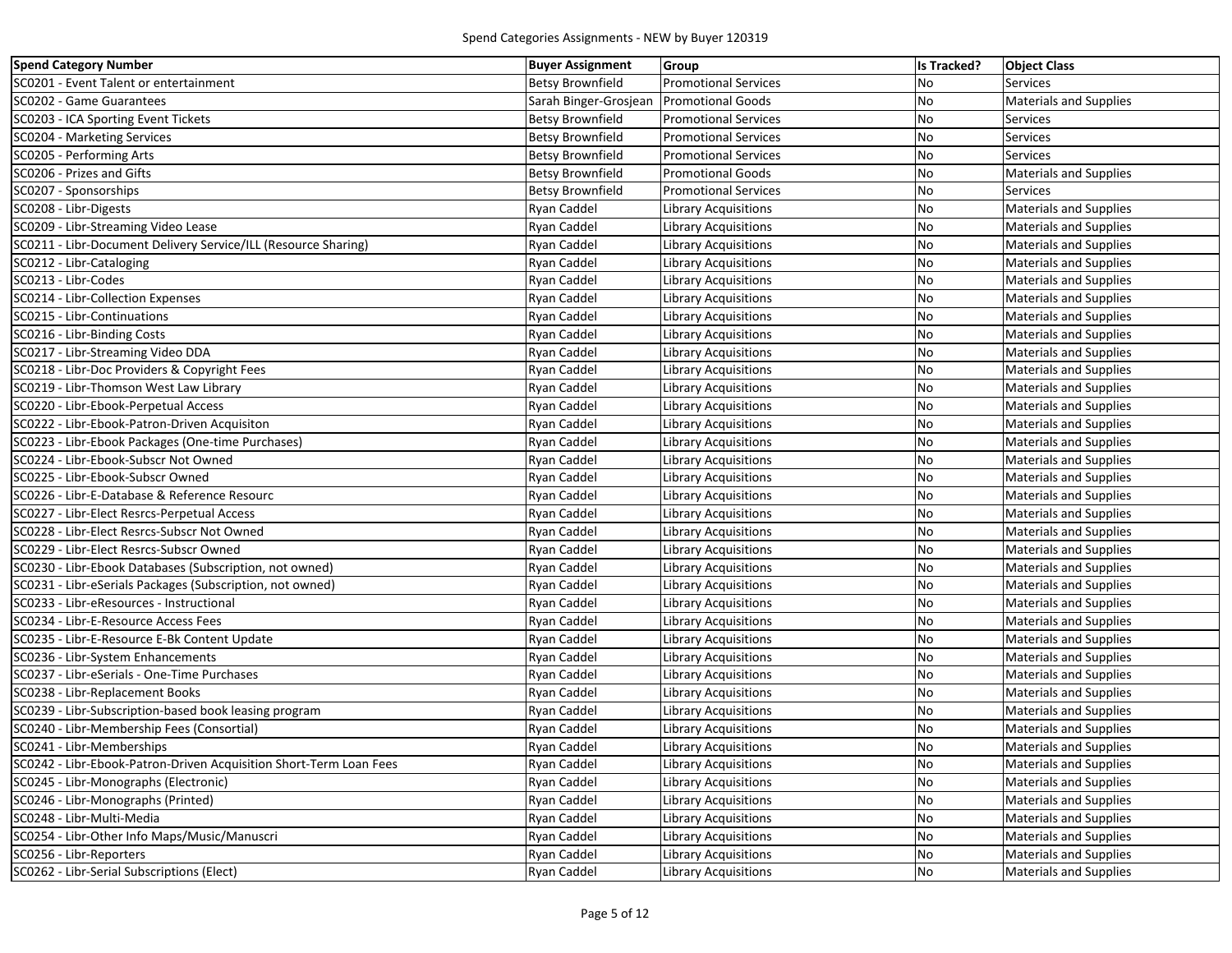| <b>Spend Category Number</b>                           | <b>Buyer Assignment</b>                      | <b>Group</b>                                     | <b>Is Tracked?</b> | <b>Object Class</b>           |
|--------------------------------------------------------|----------------------------------------------|--------------------------------------------------|--------------------|-------------------------------|
| SC0263 - Libr-Serial Subscriptions (Print)             | Ryan Caddel                                  | <b>Library Acquisitions</b>                      | <b>No</b>          | <b>Materials and Supplies</b> |
| SC0266 - Libr-Serial Subscriptions Microform           | <b>Ryan Caddel</b>                           | <b>Library Acquisitions</b>                      | No                 | <b>Materials and Supplies</b> |
| SC0269 - Libr-Sets (Microforms)                        | Ryan Caddel                                  | <b>Library Acquisitions</b>                      | No                 | <b>Materials and Supplies</b> |
| SC0270 - Libr-Sets (Printed)                           | Ryan Caddel                                  | <b>Library Acquisitions</b>                      | <b>No</b>          | <b>Materials and Supplies</b> |
| SC0272 - Libr-Standing Order (Printed)                 | <b>Ryan Caddel</b>                           | <b>Library Acquisitions</b>                      | No                 | <b>Materials and Supplies</b> |
| SC0273 - Libr-Standing Orders                          | Ryan Caddel                                  | <b>Library Acquisitions</b>                      | <b>No</b>          | <b>Materials and Supplies</b> |
| SC0274 - Libr-Streaming Video                          | Ryan Caddel                                  | <b>Library Acquisitions</b>                      | <b>No</b>          | <b>Materials and Supplies</b> |
| SC0276 - Libr-Technical Processing Costs               | <b>Ryan Caddel</b>                           | <b>Library Acquisitions</b>                      | <b>No</b>          | <b>Materials and Supplies</b> |
| SC0277 - Libr-Videos                                   | Ryan Caddel                                  | <b>Library Acquisitions</b>                      | <b>No</b>          | <b>Materials and Supplies</b> |
| SC0279 - Food- Bakery                                  | <b>Betsy Brownfield</b>                      | <b>Food Service Products</b>                     | <b>No</b>          | <b>Materials and Supplies</b> |
| SC0280 - Food- Dairy                                   | <b>Betsy Brownfield</b>                      | <b>Food Service Products</b>                     | <b>No</b>          | <b>Materials and Supplies</b> |
| SC0281 - Food- Groceries-Dry Goods                     | <b>Betsy Brownfield</b>                      | <b>Food Service Products</b>                     | No                 | <b>Materials and Supplies</b> |
| SC0282 - Food- Meat                                    | <b>Betsy Brownfield</b>                      | <b>Food Service Products</b>                     | No                 | <b>Materials and Supplies</b> |
| SC0283 - Food- Poultry                                 | <b>Betsy Brownfield</b>                      | <b>Food Service Products</b>                     | <b>No</b>          | <b>Materials and Supplies</b> |
| SC0284 - Food- Produce- Fresh                          | <b>Betsy Brownfield</b>                      | <b>Food Service Products</b>                     | <b>No</b>          | <b>Materials and Supplies</b> |
| SC0285 - Food- Seafood                                 | <b>Betsy Brownfield</b>                      | <b>Food Service Products</b>                     | No                 | <b>Materials and Supplies</b> |
| SC0287 - Accreditation and Certification Fees          | <b>Betsy Brownfield</b>                      | <b>Licenses and Permits</b>                      | <b>No</b>          | <b>Services</b>               |
| SC0288 - Business Licenses                             | <b>Betsy Brownfield</b>                      | <b>Licenses and Permits</b>                      | <b>No</b>          | Services                      |
| SC0289 - Patent/Copyright/Trademark Filing Fees        | <b>Betsy Brownfield</b>                      | <b>Licenses and Permits</b>                      | No                 | Services                      |
| SC0290 - Permits                                       | <b>Betsy Brownfield</b>                      | <b>Licenses and Permits</b>                      | <b>No</b>          | Services                      |
| SC0291 - Property registration/license                 | <b>Betsy Brownfield</b>                      | <b>Licenses and Permits</b>                      | <b>No</b>          | Services                      |
| SC0292 - State Personnel Div Assessment                | <b>Betsy Brownfield</b>                      | <b>Other Operating Expenses</b>                  | <b>No</b>          | Services                      |
| SC0293 - Graphic Design Services                       | <b>Betsy Brownfield</b>                      | <b>Consulting Services</b>                       | No                 | Services                      |
| SC0294 - Recruitment and Hiring Services               | <b>Betsy Brownfield</b>                      | <b>Employment Services</b>                       | No                 | Services                      |
| SC0295 - Welding and soldering and brazing Accessories | Sarah Binger-Grosjean                        | <b>Operating Supplies</b>                        | No                 | <b>Materials and Supplies</b> |
| SC0301 - Non-Employee Expense                          | <b>Betsy Brownfield</b>                      | Non-Employee Expense                             | No                 | Services                      |
| SC0302 - APD Claims                                    | <b>Betsy Brownfield</b>                      | <b>Insurance and Claims</b>                      | No                 | Services                      |
| SC0303 - Health Insurance                              | Sarah Binger-Grosjean   Insurance and Claims |                                                  | No                 | <b>Services</b>               |
| SC0304 - Life Insurance                                | Sarah Binger-Grosjean Insurance and Claims   |                                                  | No                 | <b>Services</b>               |
| SC0305 - Other Insurance                               | Sarah Binger-Grosjean Insurance and Claims   |                                                  | No                 | Services                      |
| SC0306 - Property Claims                               | <b>Betsy Brownfield</b>                      | <b>Insurance and Claims</b>                      | No                 | Services                      |
| SC0307 - Property Insurance                            | Sarah Binger-Grosjean   Insurance and Claims |                                                  | No                 | Services                      |
| SC0308 - REGIA Insurance Assessment                    | <b>Betsy Brownfield</b>                      | Insurance and Claims                             | <b>No</b>          | <b>Services</b>               |
| SC0309 - Unemployment insurance                        | Sarah Binger-Grosjean   Insurance and Claims |                                                  | No                 | Services                      |
| SC0310 - Workers compensation claims                   | Sarah Binger-Grosjean   Insurance and Claims |                                                  | No                 | Services                      |
| SC0311 - Workers Compensation Insurance                | Sarah Binger-Grosjean   Insurance and Claims |                                                  | <b>No</b>          | Services                      |
| SC0312 - Court Filing Fees                             |                                              | Sarah Binger-Grosiean Other Operating Expenses   | No                 | Services                      |
| SC0313 - Credit Card Fees                              | Ryan Caddel                                  | <b>Other Operating Expenses</b>                  | <b>No</b>          | <b>Services</b>               |
| SC0314 - Credit Card Service Charge                    | Ryan Caddel                                  | <b>Other Operating Expenses</b>                  | No                 | Services                      |
| SC0315 - Interest Expense                              | Ryan Caddel                                  | <b>Other Operating Expenses</b>                  | No                 | Services                      |
| SC0316 - Non-Resident Alien Expense                    | Ryan Caddel                                  | <b>Other Operating Expenses</b>                  | No                 | Services                      |
| SC0317 - Notary Fee                                    |                                              | Sarah Binger-Grosjean Other Operating Expenses   | No                 | <b>Services</b>               |
| SC0318 - Other Operating Expense                       |                                              | Sarah Binger-Grosjean   Other Operating Expenses | No                 | <b>Services</b>               |
| SC0319 - Parking Expense, non Travel                   | <b>Betsy Brownfield</b>                      | <b>Other Operating Expenses</b>                  | No                 | <b>Services</b>               |
| SC0320 - Royalty Payments                              | <b>Betsy Brownfield</b>                      | <b>Other Operating Expenses</b>                  | No                 | <b>Services</b>               |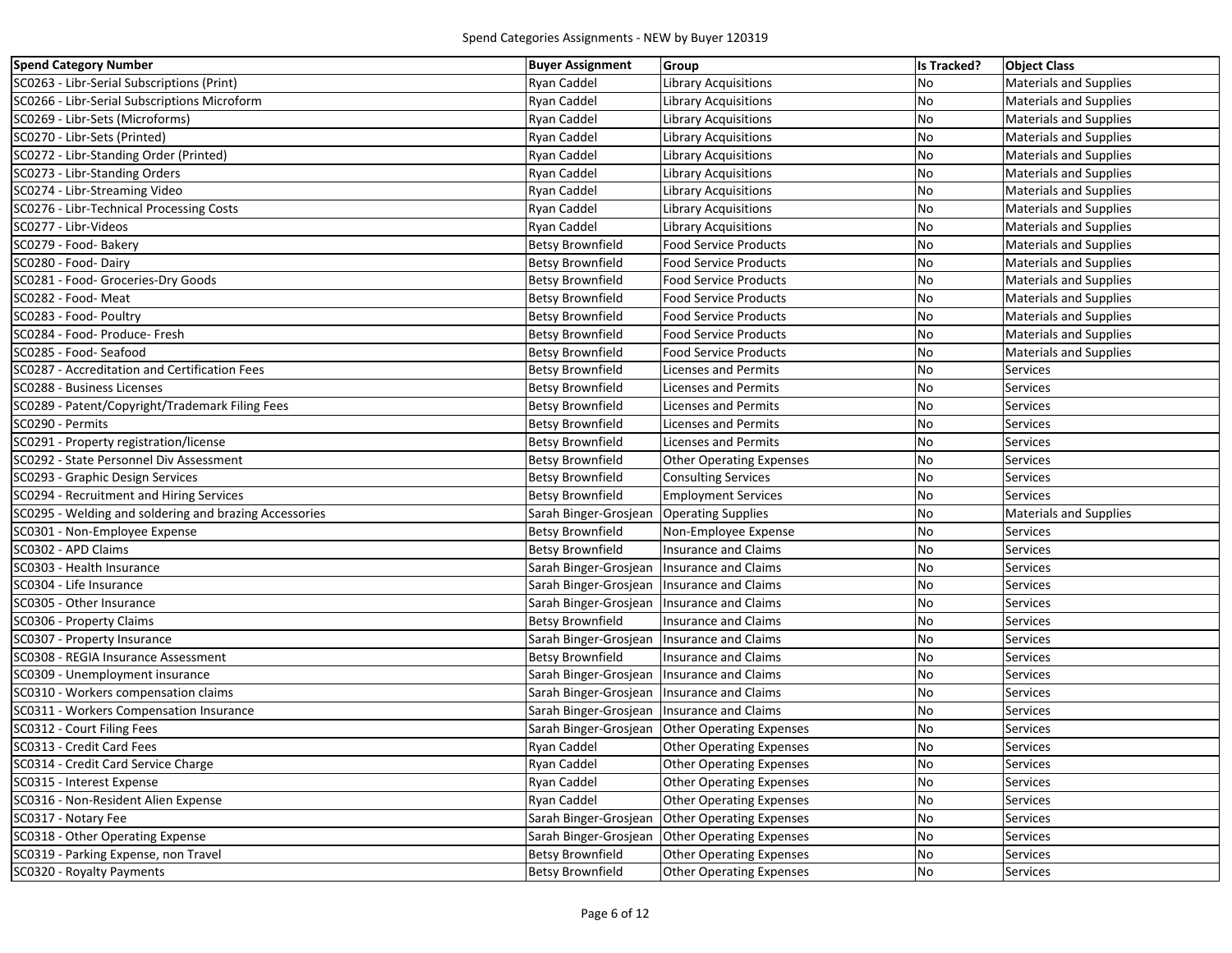| <b>Spend Category Number</b>                                                     | <b>Buyer Assignment</b> | Group                           | Is Tracked? | <b>Object Class</b>           |
|----------------------------------------------------------------------------------|-------------------------|---------------------------------|-------------|-------------------------------|
| SC0321 - Witness Fees                                                            | Sarah Binger-Grosjean   | <b>Other Operating Expenses</b> | No          | Services                      |
| SC0322 - Biodiesel                                                               | Rose Belcher            | <b>Gasoline and Diesel</b>      | No          | <b>Materials and Supplies</b> |
| SC0323 - Diesel Fuel                                                             | Rose Belcher            | <b>Gasoline and Diesel</b>      | No          | <b>Materials and Supplies</b> |
| SC0324 - Electric Utility                                                        | Rose Belcher            | Utilities                       | No          | <b>Services</b>               |
| SC0325 - Fuel Oils - Utility                                                     | Rose Belcher            | Utilities                       | No          | <b>Materials and Supplies</b> |
| SC0326 - Ground Transportation                                                   | <b>Betsy Brownfield</b> | <b>Travel</b>                   | No          | Travel                        |
| SC0327 - Accounting Services                                                     | <b>Betsy Brownfield</b> | <b>Consulting Services</b>      | No          | <b>Services</b>               |
| SC0328 - Gasoline                                                                | Rose Belcher            | Gasoline and Diesel             | No          | <b>Materials and Supplies</b> |
| SC0329 - Heating Oil                                                             | Rose Belcher            | Utilities                       | No          | <b>Materials and Supplies</b> |
| SC0330 - Natural Gas - Utility                                                   | Rose Belcher            | Utilities                       | No          | Services                      |
| SC0331 - Propane - Utility                                                       | Rose Belcher            | <b>Utilities</b>                | No          | <b>Materials and Supplies</b> |
| SC0333 - Garbage Collection - Utility                                            | Rose Belcher            | Utilities                       | No          | <b>Services</b>               |
| SC0334 - Water - Utility                                                         | Rose Belcher            | <b>Utilities</b>                | No          | Services                      |
| SC0335 - Sewer - Utility                                                         | Rose Belcher            | Utilities                       | No          | Services                      |
| SC0336 - Table Purchases/Hosting                                                 | <b>Betsy Brownfield</b> | Hosting                         | No          | <b>Services</b>               |
| SC0337 - Audit Services                                                          | <b>Betsy Brownfield</b> | <b>Consulting Services</b>      | No          | Services                      |
| SC0338 - Car Rental                                                              | <b>Betsy Brownfield</b> | Travel                          | No          | Travel                        |
| SC0339 - Group Meals                                                             | <b>Betsy Brownfield</b> | Travel                          | No          | <b>Travel</b>                 |
| SC0340 - Meal Per Diem                                                           | <b>Betsy Brownfield</b> | <b>Travel</b>                   | No          | Travel                        |
| SC0341 - Motorpool                                                               | <b>Betsy Brownfield</b> | Travel                          | No          | Travel                        |
| SC0342 - Employee Moving Expense                                                 | <b>Betsy Brownfield</b> | <b>Other Operating Expenses</b> | No          | Services                      |
| SC0344 - Banking and Investment Services                                         | <b>Betsy Brownfield</b> | <b>Consulting Services</b>      | No          | <b>Services</b>               |
| SC0355 - Business Consulting Services                                            | <b>Betsy Brownfield</b> | <b>Consulting Services</b>      | No          | <b>Services</b>               |
| SC0366 - Education and Training Services                                         | <b>Betsy Brownfield</b> | <b>Consulting Services</b>      | No          | <b>Services</b>               |
| SC0377 - Game Officials                                                          | Sarah Binger-Grosjean   | <b>Consulting Services</b>      | No          | Services                      |
| SC0388 - Guest Speaker/ Lecturer                                                 | <b>Betsy Brownfield</b> | <b>Consulting Services</b>      | No          | <b>Services</b>               |
| SC0399 - Legal Services                                                          | Sarah Binger-Grosjean   | <b>Consulting Services</b>      | No          | <b>Services</b>               |
| SC0402 - Patient Care                                                            | <b>Betsy Brownfield</b> | <b>Patient Care</b>             | No          | <b>Patient Care</b>           |
| SC0403 - Library Books/Media - Capitalized                                       | Ryan Caddel             | <b>Capital Accounting</b>       | Yes         |                               |
| SC0404 - Library Electronic Media - Purchase with Perpetual Access - Capitalized | Ryan Caddel             | <b>Capital Accounting</b>       | Yes         |                               |
| SC0407 - Automobile Insurance                                                    | Sarah Binger-Grosjean   | Insurance and Claims            | No          | <b>Services</b>               |
| SC0410 - Resale-Goods Purchased                                                  | <b>Betsy Brownfield</b> | Cost of Goods Sold              | No          | Services                      |
| SC0411 - Resale-Returns                                                          | Ryan Caddel             | Cost of Goods Sold              | No          | <b>Services</b>               |
| SC0412 - Resale-Supplies                                                         | Sarah Binger-Grosjean   | Cost of Goods Sold              | No          | <b>Services</b>               |
| SC0413 - Lobbying Services                                                       | Ryan Caddel             | <b>Consulting Services</b>      | No          | <b>Services</b>               |
| SC0414 - Resale-Food                                                             | <b>Betsy Brownfield</b> | Cost of Goods Sold              | No          | Services                      |
| SC0415 - Resale-Alcoholic Beverages                                              | <b>Betsy Brownfield</b> | Cost of Goods Sold              | No          | <b>Services</b>               |
| SC0416 - Resale-Non-Alcoholic Beverage                                           | <b>Betsy Brownfield</b> | Cost of Goods Sold              | <b>No</b>   | Services                      |
| SC0417 - Resale-Clothing                                                         | <b>Betsy Brownfield</b> | Cost of Goods Sold              | No          | Services                      |
| SC0418 - Resale-Clothing - Web                                                   | <b>Betsy Brownfield</b> | Cost of Goods Sold              | No          | Services                      |
| SC0419 - Resale-General Books                                                    | Ryan Caddel             | Cost of Goods Sold              | No          | Services                      |
| SC0420 - Resale-Textbooks                                                        | Ryan Caddel             | Cost of Goods Sold              | No          | Services                      |
| SC0421 - Resale-Cosmetics                                                        | Ryan Caddel             | Cost of Goods Sold              | No          | Services                      |
| SC0422 - Resale-Computers                                                        | Gary Livedalen          | Cost of Goods Sold              | No          | Services                      |
| SC0423 - Resale-Graduation                                                       | <b>Betsy Brownfield</b> | Cost of Goods Sold              | No          | <b>Services</b>               |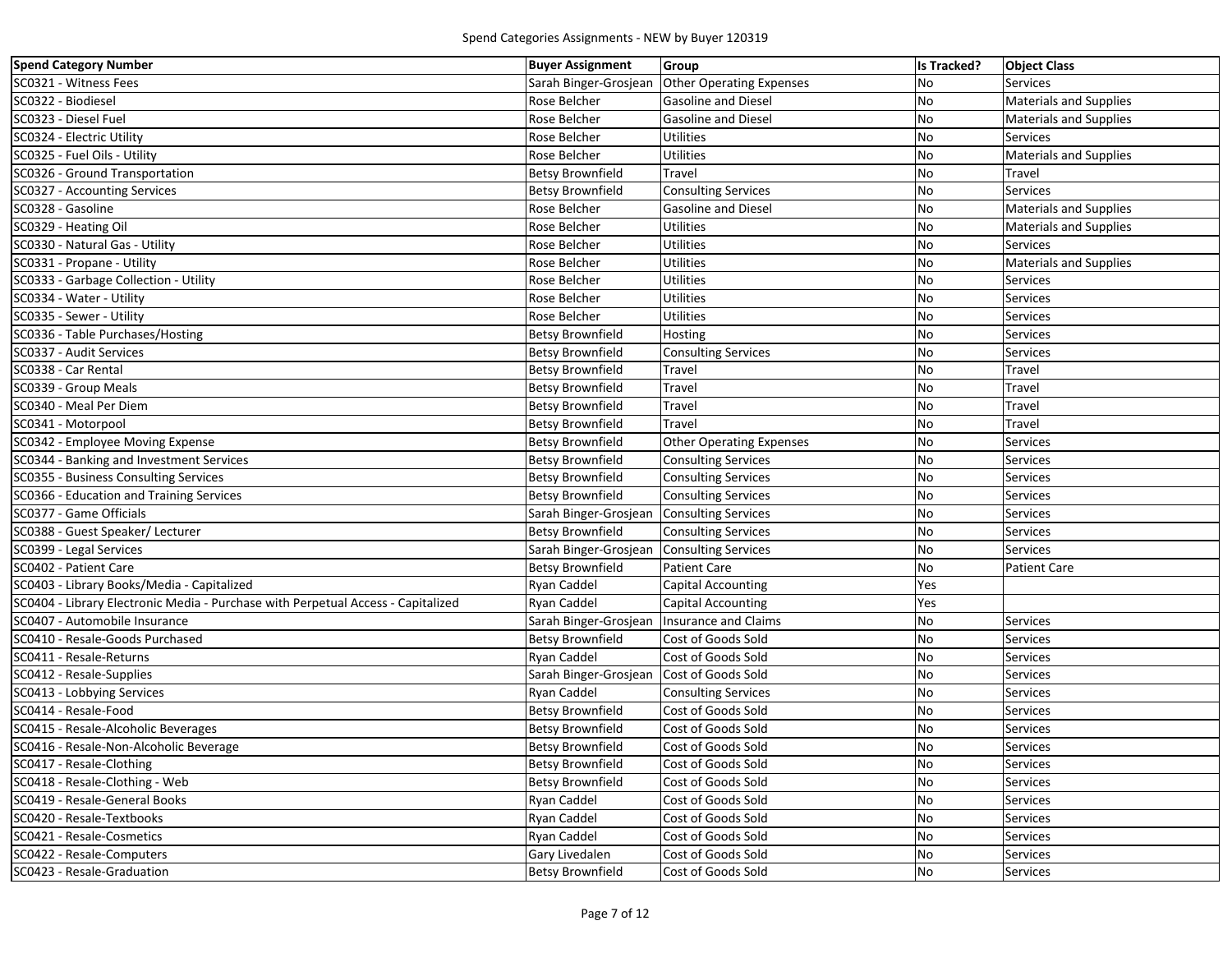| <b>Spend Category Number</b>                       | <b>Buyer Assignment</b>                   | <b>Group</b>                                            | <b>Is Tracked?</b> | <b>Object Class</b>                         |
|----------------------------------------------------|-------------------------------------------|---------------------------------------------------------|--------------------|---------------------------------------------|
| SC0424 - Engineering Services                      |                                           | Sarah Binger-Grosjean Engineering and Facility Services | No                 | Services                                    |
| SC0425 - Resale-Medical Books                      | Ryan Caddel                               | Cost of Goods Sold                                      | <b>No</b>          | Services                                    |
| SC0426 - Resale-Gift Cards                         | <b>Betsy Brownfield</b>                   | Cost of Goods Sold                                      | <b>No</b>          | <b>Services</b>                             |
| SC0427 - Resale-Fashion                            | <b>Betsy Brownfield</b>                   | Cost of Goods Sold                                      | <b>No</b>          | Services                                    |
| SC0428 - Resale-Gifts                              | <b>Betsy Brownfield</b>                   | Cost of Goods Sold                                      | <b>No</b>          | <b>Services</b>                             |
| SC0429 - Resale-Magazine/News                      | Ryan Caddel                               | Cost of Goods Sold                                      | <b>No</b>          | <b>Services</b>                             |
| SC0430 - Resale-Snacks                             | <b>Betsy Brownfield</b>                   | Cost of Goods Sold                                      | <b>No</b>          | Services                                    |
| SC0431 - Resale-Softgoods                          | <b>Betsy Brownfield</b>                   | Cost of Goods Sold                                      | <b>No</b>          | Services                                    |
| SC0432 - Resale-Stamps                             | Rose Belcher                              | Cost of Goods Sold                                      | <b>No</b>          | <b>Services</b>                             |
| SC0433 - Resale-Tickets                            | <b>Betsy Brownfield</b>                   | Cost of Goods Sold                                      | <b>No</b>          | Services                                    |
| SC0434 - AirFare                                   | <b>Betsy Brownfield</b>                   | Travel                                                  | No                 | Travel                                      |
| SC0435 - Computer Services                         | Gary Livedalen                            | <b>Computer and Information Services</b>                | No                 | Services                                    |
| SC0436 - Resale - Used Textbooks                   | Ryan Caddel                               | Cost of Goods Sold                                      | <b>No</b>          | Services                                    |
| SC0437 - Resale-Passport Fees                      | Ryan Caddel                               | Cost of Goods Sold                                      | <b>No</b>          | <b>Services</b>                             |
| SC0438 - Resale-Special Orders-General Books       | Ryan Caddel                               | Cost of Goods Sold                                      | <b>No</b>          | Services                                    |
| SC0439 - Resale-Special Orders-Gifts               | <b>Betsy Brownfield</b>                   | Cost of Goods Sold                                      | <b>No</b>          | <b>Services</b>                             |
| SC0440 - Resale-Special Orders-Clothing            | <b>Betsy Brownfield</b>                   | Cost of Goods Sold                                      | No                 | <b>Services</b>                             |
| SC0441 - Resale-Computers Software                 | Gary Livedalen                            | Cost of Goods Sold                                      | <b>No</b>          | Services                                    |
| SC0442 - Resale-Computer Accessories               | Gary Livedalen                            | Cost of Goods Sold                                      | <b>No</b>          | Services                                    |
| SC0443 - Resale-Sundries                           | Rose Belcher                              | Cost of Goods Sold                                      | No                 | <b>Services</b>                             |
| SC0446 - Data/Internet Services                    | <b>Gary Livedalen</b>                     | <b>Computer and Information Services</b>                | <b>No</b>          | <b>Services</b>                             |
| SC0451 - Dept Tuition & Fee Payments               | <b>Betsy Brownfield</b>                   | Other Expenses                                          | <b>No</b>          | <b>Tuition Remission</b>                    |
| SC0454 - Participant Support                       | <b>Betsy Brownfield</b>                   | <b>Other Expenses</b>                                   | No                 |                                             |
| SC0455 - Manual Facilities and Administration      | Sarah Binger-Grosjean                     | <b>Facilities and Administration</b>                    | No                 | <b>Manual Facilities and Administration</b> |
| SC0457 - Online Database Services                  | Gary Livedalen                            | <b>Computer and Information Services</b>                | <b>No</b>          | Services                                    |
| SC0460 - Bank Fees                                 | Ryan Caddel                               | <b>Other Operating Expenses</b>                         | No                 | Services                                    |
| SC0461 - Other non-operating expense               | Sarah Binger-Grosjean Other Expenses      |                                                         | No                 | <b>Services</b>                             |
| SC0462 - Capital Improvements                      | Sarah Binger-Grosjean Capital Accounting  |                                                         | No                 |                                             |
| SC0463 - Capital Construction                      | Sarah Binger-Grosjean Capital Accounting  |                                                         | No                 |                                             |
| SC0464 - Lease-Purchase Payments                   | <b>Betsy Brownfield</b>                   | Lease-purchase payments                                 | No                 |                                             |
| SC0465 - Fire Prevention Supplies                  | <b>Rose Belcher</b>                       | <b>Operating Supplies</b>                               | No                 | <b>Materials and Supplies</b>               |
| SC0466 - Principal payments on Debt                | <b>Betsy Brownfield</b>                   | <b>Debt Expenses</b>                                    | No                 |                                             |
| SC0468 - Architectural Services                    |                                           | Sarah Binger-Grosjean Engineering and Facility Services | No                 | Services                                    |
| SC0469 - Design Services                           | Sarah Binger-Grosjean Consulting Services |                                                         | No                 | Services                                    |
| SC0477 - Construction Services                     |                                           | Sarah Binger-Grosjean Engineering and Facility Services | No                 | Services                                    |
| SC0478 - Elevator Services                         | Ryan Caddel                               | <b>Engineering and Facility Services</b>                | No                 | Services                                    |
| SC0480 - Environmental Services                    |                                           | Sarah Binger-Grosjean Engineering and Facility Services | No                 | Services                                    |
| SC0481 - Grounds and exterior maintenance services |                                           | Sarah Binger-Grosjean Engineering and Facility Services | <b>No</b>          | Services                                    |
| SC0482 - Hazardous waste disposal and cleanup      |                                           | Sarah Binger-Grosjean Engineering and Facility Services | No                 | Services                                    |
| SC0483 - Plumbing Services                         |                                           | Sarah Binger-Grosjean Engineering and Facility Services | No                 | Services                                    |
| SC0484 - Janitorial and Cleaning services          |                                           | Sarah Binger-Grosjean Engineering and Facility Services | No                 | Services                                    |
| SC0485 - Landscaping Design/Installation Services  |                                           | Sarah Binger-Grosjean Engineering and Facility Services | No                 | <b>Services</b>                             |
| SC0486 - Locksmith Services                        |                                           | Sarah Binger-Grosjean Engineering and Facility Services | No                 | <b>Services</b>                             |
| SC0487 - Pest Control Services                     |                                           | Sarah Binger-Grosjean Engineering and Facility Services | No                 | Services                                    |
| SC0488 - Real Estate Management Services           | <b>Betsy Brownfield</b>                   | <b>Engineering and Facility Services</b>                | No                 | <b>Services</b>                             |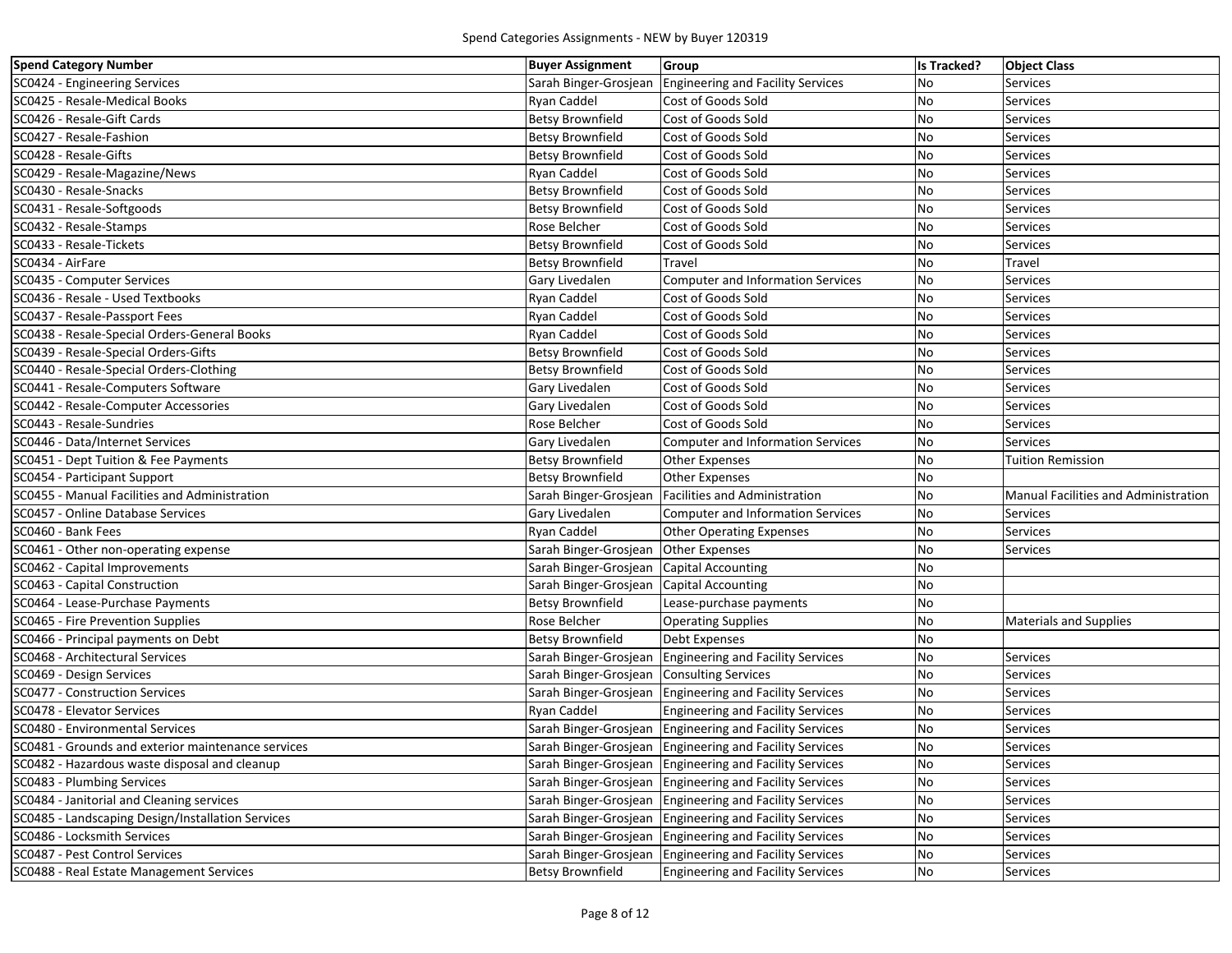| <b>Spend Category Number</b>                             | <b>Buyer Assignment</b>        | Group                                                   | <b>Is Tracked?</b> | <b>Object Class</b>           |
|----------------------------------------------------------|--------------------------------|---------------------------------------------------------|--------------------|-------------------------------|
| SC0489 - Security Services                               |                                | Sarah Binger-Grosjean Engineering and Facility Services | <b>No</b>          | Services                      |
| SC0490 - Waste disposal, non hazardous                   | Rose Belcher                   | <b>Engineering and Facility Services</b>                | No                 | <b>Services</b>               |
| SC0491 - Armored car and money transport                 | Rose Belcher                   | <b>Operating Services</b>                               | No                 | Services                      |
| SC0492 - Catering/Banquet Services                       | <b>Betsy Brownfield</b>        | <b>Operating Services</b>                               | No                 | Services                      |
| SC0493 - Child Care Services                             | <b>Betsy Brownfield</b>        | <b>Operating Services</b>                               | No                 | <b>Services</b>               |
| SC0494 - Office Supplies                                 | <b>Rose Belcher</b>            | <b>Office Supplies</b>                                  | No                 | <b>Materials and Supplies</b> |
| SC0495 - Decontamination services                        |                                | Sarah Binger-Grosjean Engineering and Facility Services | <b>No</b>          | Services                      |
| SC0496 - Document Destruction Services                   | <b>Betsy Brownfield</b>        | <b>Operating Services</b>                               | No                 | <b>Services</b>               |
| SC0497 - Healthcare Services                             | Ryan Caddel                    | <b>Operating Services</b>                               | No                 | Services                      |
| SC0498 - Laundry and Dry Cleaning Services               | Rose Belcher                   | <b>Operating Services</b>                               | No                 | Services                      |
| SC0499 - Miscellaneous Services                          | Sarah Binger-Grosjean          | <b>Operating Services</b>                               | No                 | Services                      |
| SC0500 - Photographic services                           | <b>Betsy Brownfield</b>        | <b>Operating Services</b>                               | No                 | Services                      |
| SC0501 - Printing/Reproduction Services                  | <b>Betsy Brownfield</b>        | <b>Operating Services</b>                               | No                 | Services                      |
| SC0502 - Lab Testing and Analysis Services (Non Medical) | Ryan Caddel                    | <b>Operating Services</b>                               | No                 | <b>Services</b>               |
| SC0503 - Writing and Translation Services                | <b>Betsy Brownfield</b>        | <b>Operating Services</b>                               | <b>No</b>          | Services                      |
| SC0505 - Drones/UAVs                                     | Ryan Caddel                    | Machinery and Equipment                                 | Yes                | <b>Materials and Supplies</b> |
| SC0507 - Lodging                                         | <b>Betsy Brownfield</b>        | Travel                                                  | <b>No</b>          | Travel                        |
| SC0508 - Background Checks / Fingerprinting              | <b>Betsy Brownfield</b>        | <b>Employment Services</b>                              | No                 | Services                      |
| SC0509 - Drug Testing Services                           | <b>Betsy Brownfield</b>        | <b>Employment Services</b>                              | <b>No</b>          | Services                      |
| SC0510 - Temporary personnel services                    | <b>Betsy Brownfield</b>        | <b>Employment Services</b>                              | No                 | <b>Services</b>               |
| SC0511 - Art or craft paper                              | <b>Betsy Brownfield</b>        | <b>Office Supplies</b>                                  | <b>No</b>          | <b>Materials and Supplies</b> |
| SC0512 - Business cards                                  | <b>Betsy Brownfield</b>        | <b>Office Supplies</b>                                  | <b>No</b>          | <b>Materials and Supplies</b> |
| SC0513 - Printer or copier paper                         | Rose Belcher                   | <b>Office Supplies</b>                                  | <b>No</b>          | <b>Materials and Supplies</b> |
| SC0514 - Printing and writing paper                      | Betsy Brownfield               | <b>Office Supplies</b>                                  | <b>No</b>          | <b>Materials and Supplies</b> |
| SC0515 - Tickets or ticket rolls                         | <b>Betsy Brownfield</b>        | <b>Office Supplies</b>                                  | <b>No</b>          | <b>Materials and Supplies</b> |
| SC0516 - Computer accessories                            | Rose Belcher                   | <b>Office Supplies</b>                                  | No                 | <b>Materials and Supplies</b> |
| SC0517 - Non-Employee Travel                             | <b>Betsy Brownfield</b>        | Non-Employee Expense                                    | <b>No</b>          | Services                      |
| SC0518 - Printer, Fax, Copier Supplies                   | Rose Belcher                   | <b>Office Supplies</b>                                  | No                 | <b>Materials and Supplies</b> |
| SC0519 - Animal Care Supplies                            | Rose Belcher                   | <b>Animal Care</b>                                      | No                 | <b>Materials and Supplies</b> |
| SC0520 - Animal containment and habitats                 | Rose Belcher                   | <b>Animal Care</b>                                      | No                 | <b>Materials and Supplies</b> |
| SC0521 - Animal/Livestock Feed                           | Rose Belcher                   | <b>Animal Care</b>                                      | No                 | Materials and Supplies        |
| SC0522 - Additives                                       | Ryan Caddel                    | <b>Chemical and Gas Materials</b>                       | No                 | <b>Materials and Supplies</b> |
| SC0523 - Biochemicals                                    | Ryan Caddel                    | <b>Chemical and Gas Materials</b>                       | <b>No</b>          | <b>Materials and Supplies</b> |
| SC0524 - Chemicals                                       | <b>Ryan Caddel</b>             | Chemical and Gas Materials                              | <b>No</b>          | <b>Materials and Supplies</b> |
| SC0525 - Indicators and Reagents                         | Ryan Caddel                    | <b>Chemical and Gas Materials</b>                       | No                 | <b>Materials and Supplies</b> |
| SC0526 - Industrial use gases                            | Ryan Caddel                    | <b>Chemical and Gas Materials</b>                       | No                 | <b>Materials and Supplies</b> |
| SC0527 - Reagent kits                                    | Ryan Caddel                    | <b>Chemical and Gas Materials</b>                       | <b>No</b>          | <b>Materials and Supplies</b> |
| SC0529 - Fixtures                                        | Sarah Binger-Grosjean Fixtures |                                                         | Yes                |                               |
| SC0662 - Computer Software Maintenance Agreement         | Gary Livedalen                 | Maintenance and Repair Agreements                       | No                 | Services                      |
| SC0665 - Computer Desktop                                | Rose Belcher                   | Computer Equipment/SE                                   | Yes                | <b>Materials and Supplies</b> |
| SC0666 - Computer Laptop                                 | Rose Belcher                   | Computer Equipment/SE                                   | Yes                | <b>Materials and Supplies</b> |
| SC0667 - Computer Tablet                                 | Rose Belcher                   | Computer Equipment/SE                                   | Yes                | <b>Materials and Supplies</b> |
| SC0668 - Computer Software - Subscription/Annual         | Gary Livedalen                 | Computer Software                                       | Yes                | <b>Materials and Supplies</b> |
| SC0669 - Clinical Furniture                              | Ryan Caddel                    | <b>Furniture and Furnishings</b>                        | Yes                | <b>Materials and Supplies</b> |
| SC0670 - Instructional Furnishings                       | Sarah Binger-Grosjean          | Furniture and Furnishings                               | Yes                | <b>Materials and Supplies</b> |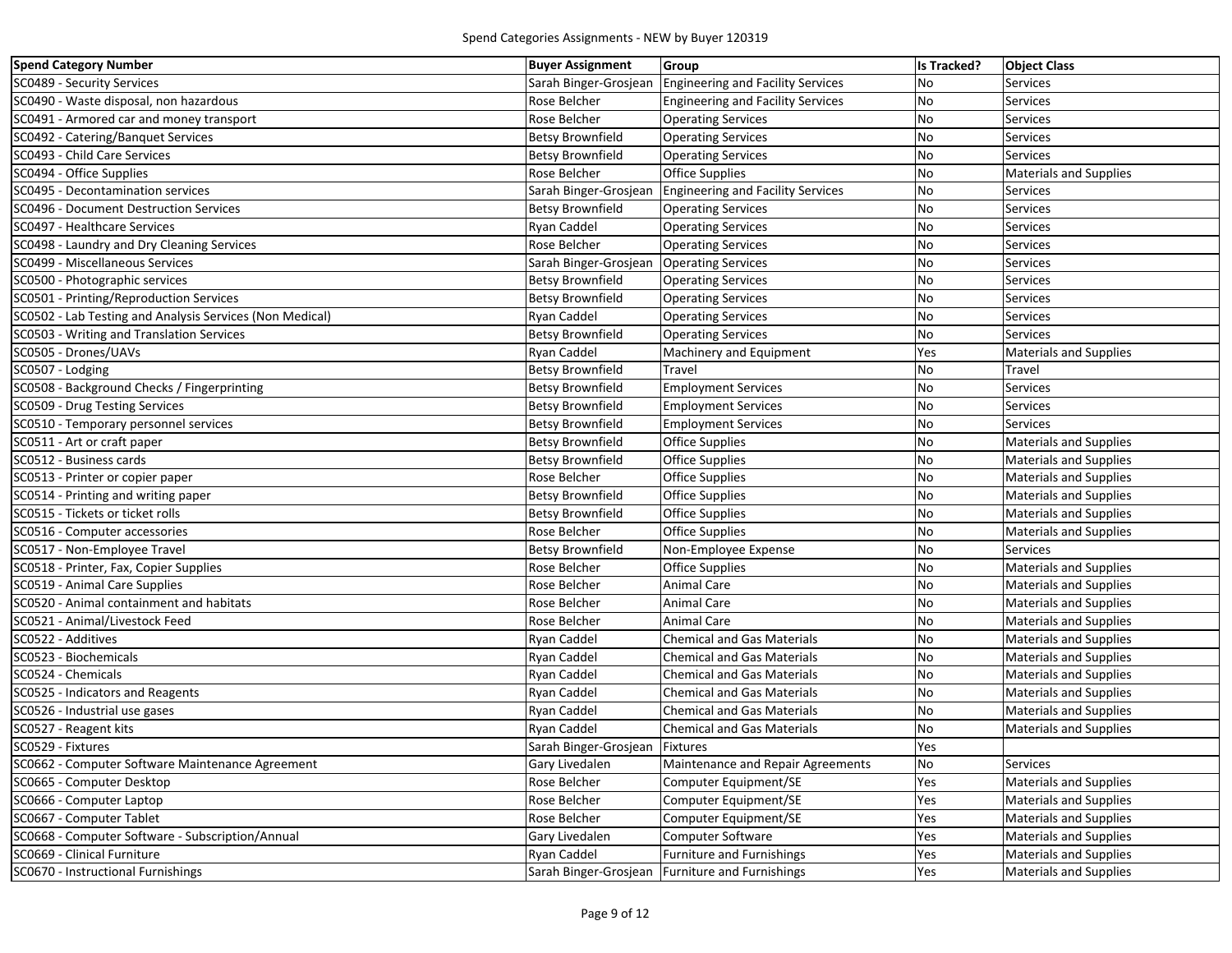| <b>Spend Category Number</b>                              | <b>Buyer Assignment</b> | Group                                          | <b>Is Tracked?</b> | <b>Object Class</b>           |
|-----------------------------------------------------------|-------------------------|------------------------------------------------|--------------------|-------------------------------|
| SC0671 - Broadcast Equipment                              | <b>Betsy Brownfield</b> | Machinery and Equipment                        | Yes                | <b>Materials and Supplies</b> |
| SC0672 - Musical Instruments                              | Ryan Caddel             | Machinery and Equipment                        | Yes                | <b>Materials and Supplies</b> |
| SC0673 - Heating and Ventilation Equipment                |                         | Sarah Binger-Grosjean Machinery and Equipment  | Yes                | <b>Materials and Supplies</b> |
| SC0675 - Miscellaneous Promotional Items                  | <b>Betsy Brownfield</b> | <b>Promotional Goods</b>                       | No                 | <b>Materials and Supplies</b> |
| SC0676 - Gross Proceeds Fees                              | Ryan Caddel             | <b>Other Operating Expenses</b>                | No                 | <b>Services</b>               |
| SC0677 - Legal Fees                                       |                         | Sarah Binger-Grosjean Other Operating Expenses | No                 | <b>Services</b>               |
| SC0678 - Other Operating Expense-Conversion               |                         | Sarah Binger-Grosjean Other Operating Expenses | <b>No</b>          | Services                      |
| SC0679 - Purchase Discounts Taken                         |                         | Sarah Binger-Grosjean Other Operating Expenses | No                 | Services                      |
| SC0680 - Utilities- Other                                 | Rose Belcher            | <b>Utilities</b>                               | No                 | Services                      |
| SC0693 - Refund of state appropriations                   | <b>Betsy Brownfield</b> | <b>Other Expenses</b>                          | <b>No</b>          |                               |
| SC0694 - Refund of state appropriations for Capital       | <b>Betsy Brownfield</b> | <b>Other Expenses</b>                          | No                 |                               |
| SC0696 - Program expenses, System Related Organizations   | <b>Betsy Brownfield</b> | <b>Other Expenses</b>                          | No                 |                               |
| SC0701 - Intangible Asset Purchases                       | Ryan Caddel             | Other Assets                                   | Yes                |                               |
| SC0705 - Interest expense on Debt-Payments                | <b>Betsy Brownfield</b> | <b>Debt Expenses</b>                           | <b>No</b>          |                               |
| SC0706 - Interest expense on Debt-Accrued                 | <b>Betsy Brownfield</b> | <b>Debt Expenses</b>                           | No                 |                               |
| SC0708 - Repair Services Non-Equipment                    | Sarah Binger-Grosjean   | <b>Operating Services</b>                      | No                 | <b>Services</b>               |
| SC0709 - Equipment Repair Services                        | Ryan Caddel             | <b>Operating Services</b>                      | No                 | <b>Services</b>               |
| SC0710 - Hazardous Materials                              | Ryan Caddel             | <b>Chemical and Gas Materials</b>              | No                 | <b>Materials and Supplies</b> |
| SC0712 - Lab Testing and Analysis Services (Medical Only) | Ryan Caddel             | <b>Operating Services</b>                      | <b>No</b>          | <b>Services</b>               |
| SC0713 - Lab Furniture                                    | Ryan Caddel             | <b>Furniture and Furnishings</b>               | Yes                | <b>Materials and Supplies</b> |
| SC0714 - Office Furnishings                               | Sarah Binger-Grosjean   | Furniture and Furnishings                      | Yes                | <b>Materials and Supplies</b> |
| SC0715 - Student Activities                               | <b>Betsy Brownfield</b> | <b>Other Operating Expenses</b>                | <b>No</b>          | <b>Services</b>               |
| SC0716 - Legal Settlement Payment to Claimant             | Sarah Binger-Grosjean   | <b>Other Operating Expenses</b>                | <b>No</b>          | <b>Services</b>               |
| SC0717 - Bus Pass Program                                 | <b>Betsy Brownfield</b> | <b>Other Operating Expenses</b>                | No                 | Services                      |
| SC0718 - Student Insurance                                | Ryan Caddel             | <b>Insurance and Claims</b>                    | No                 | Services                      |
| SC0719 - Death Benefit                                    | Ryan Caddel             | <b>Other Operating Expenses</b>                | No                 | Services                      |
| SC0720 - Peoplesoft Student Refund                        | Ryan Caddel             | Cash and Cash Equivalents                      | <b>No</b>          |                               |
| SC0721 - P-Card Pending Reconciliation Charges            | Ryan Caddel             | <b>Other Operating Expenses</b>                | No                 | Services                      |
| SC0723 - Capital Lease - Equipment                        | <b>Betsy Brownfield</b> | <b>Capital Accounting</b>                      | No                 |                               |
| SC0724 - Capital Lease - Building                         | <b>Betsy Brownfield</b> | <b>Capital Accounting</b>                      | No                 | Rentals - Off-Site Facilities |
| SC0725 - Fixtures - Building                              | Sarah Binger-Grosjean   | <b>Fixtures</b>                                | Yes                |                               |
| SC0726 - Library Intangible Media, Depreciable            | Ryan Caddel             | <b>Other Assets</b>                            | Yes                |                               |
| SC0727 - Miscellaneous Clearing                           | Ryan Caddel             | <b>Other Expenses</b>                          | <b>No</b>          |                               |
| SC0728 - Room Rental                                      | <b>Betsy Brownfield</b> | <b>Other Operating Expenses</b>                | No                 | <b>Services</b>               |
| SC0729 - Miscellaneous Deposit Return                     | Ryan Caddel             | <b>Balance Sheet</b>                           | <b>No</b>          |                               |
| SC0730 - Rental Deposits Refund                           | <b>Betsy Brownfield</b> | <b>Balance Sheet</b>                           | No                 |                               |
| SC0731 - Meals - Non Travel                               | <b>Betsy Brownfield</b> | <b>Other Operating Expenses</b>                | No                 | Services                      |
| SC0732 - Gift Revenue Return                              | Gary Livedalen          | <b>Other Expenses</b>                          | <b>No</b>          |                               |
| SC0733 - Agent Fees                                       | Gary Livedalen          | Debt Expenses                                  | No                 |                               |
| SC0734 - Graduate Assistants Grant-In-Aid                 | Gary Livedalen          | <b>Fringe Benefits</b>                         | No                 | <b>Tuition Remission</b>      |
| SC0735 - Ambulance Service                                | Ryan Caddel             | <b>Purchased Services</b>                      | No                 | <b>Services</b>               |
| SC0736 - Immigration Service Fee                          | Gary Livedalen          | <b>Other Non Operating Expenses</b>            | No                 | <b>Services</b>               |
| SC0737 - Computer Loans                                   | <b>Gary Livedalen</b>   | <b>Balance Sheet</b>                           | No                 |                               |
| SC0738 - Recharge Refund                                  | Gary Livedalen          | Sales and Service Recharge                     | No                 |                               |
| SC0739 - USAC Clearing Disbursements                      | Gary Livedalen          | <b>Other Expenses</b>                          | No                 |                               |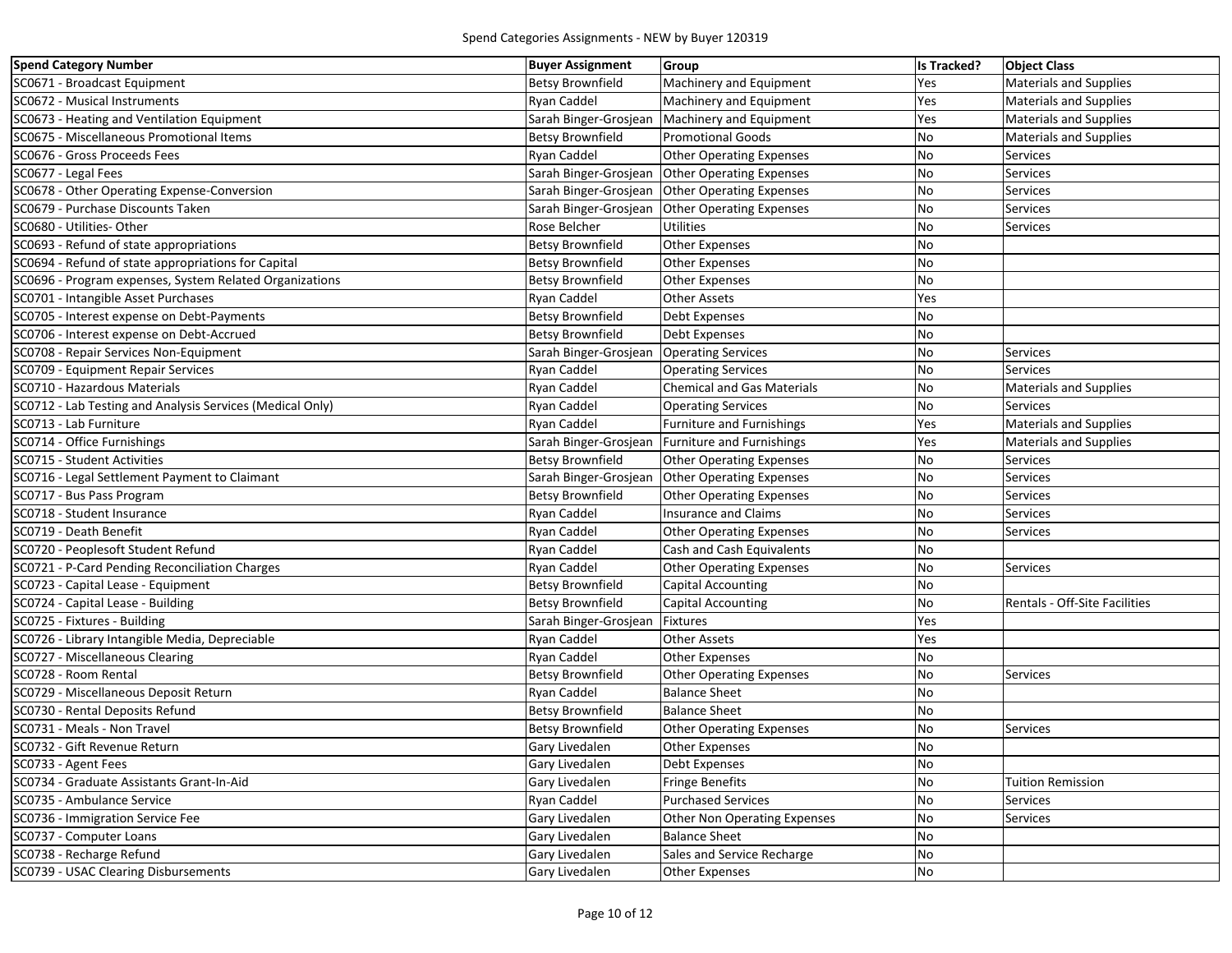| <b>Spend Category Number</b>                                     | <b>Buyer Assignment</b>                | Group                                                   | <b>Is Tracked?</b> | <b>Object Class</b>           |
|------------------------------------------------------------------|----------------------------------------|---------------------------------------------------------|--------------------|-------------------------------|
| SC0741 - SC0741 - Endowment Management Fees                      | Gary Livedalen                         | <b>Other Operating Expenses</b>                         | No                 | Services                      |
| SC0742 - Facility Moving Expense                                 | <b>Betsy Brownfield</b>                | <b>Other Operating Expenses</b>                         | No                 | <b>Services</b>               |
| SC0743 - Teaching Services                                       | <b>Betsy Brownfield</b>                | <b>Operating Services</b>                               | No                 | Services                      |
| SC0744 - Ergonomic Equipment - Worker's Comp                     | Sarah Binger-Grosjean Office Equipment |                                                         | Yes                | <b>Materials and Supplies</b> |
| SC0745 - Workers Comp Assessments                                | <b>Betsy Brownfield</b>                | <b>Insurance and Claims</b>                             | <b>No</b>          | <b>Services</b>               |
| SC0746 - Insurance Dues and Membership - Risk Management         | Gary Livedalen                         | <b>Insurance and Claims</b>                             | No                 | <b>Services</b>               |
| SC0747 - Cardiac Wellness - Worker's Comp                        | Ryan Caddel                            | <b>Other Operating Expenses</b>                         | No                 | <b>Services</b>               |
| SC0748 - Debt Underwritings/Issuance Cost                        | Gary Livedalen                         | <b>Other Non Operating Expenses</b>                     | <b>No</b>          | Services                      |
| SC0749 - Labor/Installation Non Capital                          | Sarah Binger-Grosjean                  | <b>Other Operating Expenses</b>                         | No                 | Services                      |
| SC0751 - Depreciation Expense - Recharge                         | Gary Livedalen                         | <b>Other Operating Expenses</b>                         | No                 | <b>Services</b>               |
| SC0752 - Refundable Advances                                     | Gary Livedalen                         | <b>Other Non Operating Expenses</b>                     | No                 | Services                      |
| SC0753 - Publications                                            | <b>Betsy Brownfield</b>                | <b>Other Operating Expenses</b>                         | No                 | Services                      |
| SC0754 - Travel - Reportable Income                              | <b>Betsy Brownfield</b>                | <b>Other Operating Expenses</b>                         | <b>No</b>          | Services                      |
| SC0756 - Event Coordination Services                             | <b>Betsy Brownfield</b>                | <b>Consulting Services</b>                              | <b>No</b>          | Services                      |
| SC0757 - Scientific Services                                     | <b>Ryan Caddel</b>                     | <b>Consulting Services</b>                              | <b>No</b>          | Services                      |
| SC0758 - Fire Prevention Services                                | Rose Belcher                           | <b>Engineering and Facility Services</b>                | <b>No</b>          | <b>Services</b>               |
| SC0759 - Electrical Repair Services                              |                                        | Sarah Binger-Grosjean Engineering and Facility Services | No                 | Services                      |
| SC0760 - HVAC Repair Services                                    |                                        | Sarah Binger-Grosjean Engineering and Facility Services | <b>No</b>          | Services                      |
| SC0761 - Mechanical Services                                     |                                        | Sarah Binger-Grosjean Engineering and Facility Services | <b>No</b>          | Services                      |
| SC0762 - Painting Services                                       |                                        | Sarah Binger-Grosjean Engineering and Facility Services | <b>No</b>          | Services                      |
| SC0763 - Flooring Services                                       |                                        | Sarah Binger-Grosjean Engineering and Facility Services | <b>No</b>          | Services                      |
| SC0764 - Asbestos Services                                       |                                        | Sarah Binger-Grosjean Engineering and Facility Services | <b>No</b>          | Services                      |
| SC0765 - Concrete Services                                       |                                        | Sarah Binger-Grosjean Engineering and Facility Services | No                 | <b>Services</b>               |
| SC0766 - Diesel Exhaust Fluid                                    | Rose Belcher                           | <b>Gasoline and Diesel</b>                              | No                 | <b>Materials and Supplies</b> |
| SC0767 - Trailers                                                | Rose Belcher                           | <b>Transportation Vehicles</b>                          | Yes                | <b>Materials and Supplies</b> |
| SC0768 - Research Subject                                        | Ryan Caddel                            | <b>Operating Services</b>                               | No                 | Services                      |
| SC0769 - Microbials                                              | Ryan Caddel                            | Live Animals                                            | No                 | <b>Materials and Supplies</b> |
| SC0770 - Furnishings - Non Trackable                             |                                        | Sarah Binger-Grosjean Furnishings - Non Trackable       | No                 | <b>Materials and Supplies</b> |
| SC0771 - Due to Related Organizations                            | <b>Ryan Caddel</b>                     | <b>Balance Sheet</b>                                    | No                 |                               |
| SC0772 - Sponsor Refunds                                         | Ryan Caddel                            | <b>Other Operating Expenses</b>                         | No                 | Services                      |
| SC0773 - Misc Sales Refunds                                      | Ryan Caddel                            | <b>Balance Sheet</b>                                    | No                 |                               |
| SC0774 - Tuition & Fees Misc Refunds                             | <b>Ryan Caddel</b>                     | <b>Balance Sheet</b>                                    | <b>No</b>          |                               |
| SC0775 - Voluntary Transfer Out - Project Funding                | Ryan Caddel                            | Transfers                                               | <b>No</b>          |                               |
| SC0776 - Mandatory Transfer Out - Interest Expense on Debt Pymts | <b>Betsy Brownfield</b>                | <b>Transfers</b>                                        | No                 |                               |
| SC0777 - Mandatory Transfer Out - Principal Pymts on Debt        | <b>Betsy Brownfield</b>                | <b>Transfers</b>                                        | No                 |                               |
| SC0778 - Publishing Fee                                          | <b>Betsy Brownfield</b>                | <b>Other Operating Expenses</b>                         | No                 | Services                      |
| SC0779 - Refund of Student Union Rental Deposit                  | <b>Betsy Brownfield</b>                | <b>Balance Sheet</b>                                    | No                 |                               |
| SC0843 - Maintenance Supplies                                    | Rose Belcher                           | <b>Operating Supplies</b>                               | No                 | <b>Materials and Supplies</b> |
| SC0900 - Live Entertainment Taxes                                | <b>Betsy Brownfield</b>                | Taxes                                                   | No                 | Services                      |
| SC9101 - ArtWork, Nondepreciable - Conversion                    | <b>Betsy Brownfield</b>                | <b>Other Assets</b>                                     | Yes                | <b>Materials and Supplies</b> |
| SC9105 - Building - Conversion                                   | Sarah Binger-Grosjean                  | <b>Buildings and Building Improvements</b>              | Yes                |                               |
| SC9106 - Building Fixtures - Conversion                          | Sarah Binger-Grosjean                  | <b>Fixtures</b>                                         | Yes                |                               |
| SC9110 - Building Improvements - Conversion                      | Sarah Binger-Grosjean                  | <b>Buildings and Building Improvements</b>              | Yes                |                               |
| SC9115 - Collections - Conversion                                | <b>Betsy Brownfield</b>                | <b>Other Assets</b>                                     | Yes                |                               |
| SC9121 - Capital Purchases and Equipment - Conversion            | Gary Livedalen                         | Machinery and Equipment                                 | Yes                | <b>Materials and Supplies</b> |